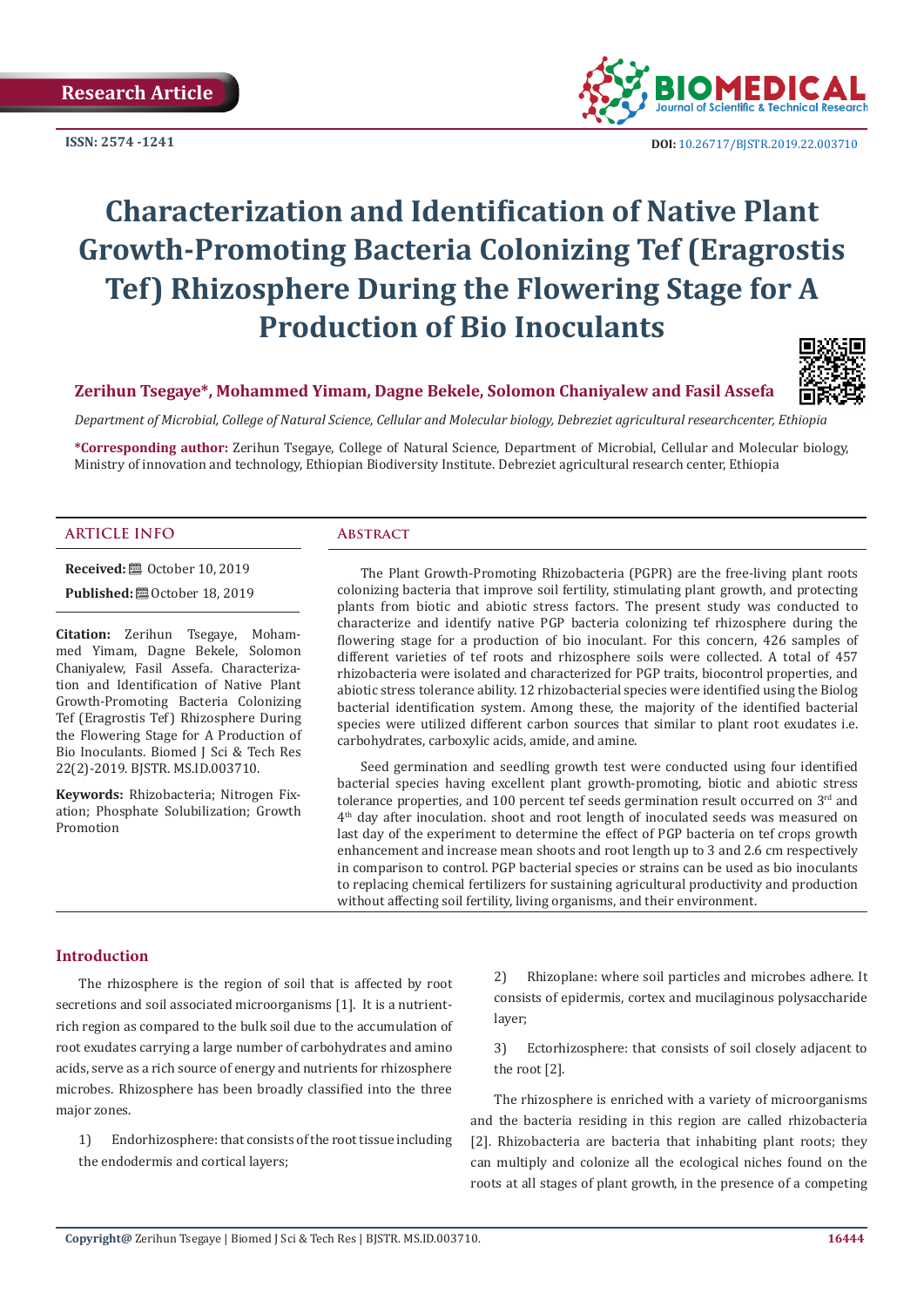microflora in the rhizosphere [3]. Rhizobacteria can have a neutral, harmful or beneficial effect on plant growth, yield, and grain quality. Harmful rhizobacteria are presumed to badly affect plant growth and development through the production of undesirable metabolic products. Beneficial rhizobacteria are termed as PGPR according to their mode of action. They are a group of free-living saprophytic bacteria that can be found in the rhizosphere in association with the root system and enhance plant growth and yield. It provides high adaptability in a wide variety of environments, faster growth rate, and a biochemical versatility that allows them to metabolize a wide range of natural and xenobiotic compounds. PGPR is characterized by the following properties

(i) They must be able to colonize the root surface

(ii) They must survive and multiply in rhizosphere associated with the root surface, in competition with other microorganisms and

(iii) They must promote plant growth and control plants from phytopathogens [5].

PGPR directly affect plant growth by improving nutrient assimilation through fixation of atmospheric nitrogen, solubilization of phosphorus, siderophores production and/or other unavailable forms of nutrients. Production and/or suppression of growthregulating hormones (auxins, gibberellins, and cytokines) are another effective direct mechanism for plant growth enhancement [6]. Indirect mechanisms include competition for niche, production of antibiotic, production of lytic enzymes, ammonia production, HCN production, exopolysaccharide production and increased disease resistance ability of the plants [7]. It improves physicochemical and biological properties of the degraded substrates and makes them more suitable for plants with simultaneous increase of plant survival and seedling quality. Positive outcomes of PGPR application are an enhancement of seedlings emergence, faster plant growth, higher biomass production, an increase of root length, and branching, increased leaf area, and chlorophyll content [8].

PGPR species or strains also possess the enzyme ACC deaminase [9] and this enzyme can cleave the plant ethylene precursor ACC to ammonia and a-ketobutyrate thereby lowers the level of ethylene under various biotic and abiotic stress factors [10] such as salt stress, flooding stress, drought stress, heavy metal stress, and pathogen attack. Soil-borne pseudomonads fluorescent have excellent root colonizing capacity, catabolic versatility and produce a wide range of enzymes and metabolites that favor the plant withstand under varied biotic and abiotic stress conditions [11]. The improvement of plant growth can vary depending on colonization areas of PGPR on the host plant. It may inhibit the rhizosphere, the surface of the root, or even superficial intercellular spaces of the host plant [12]. The process of bacterial root colonization is under the influence of several mechanisms such as bacterial traits, root exudates production and several other biotic and abiotic stress factors [13]. Some authors reported that bacterial cells first inhabit the rhizosphere following inoculation into the soil [14]. Then, bacterial cells may occur as single cells attached to the root surfaces and consequently converted into doublets on the rhizodermis, forming a string of bacterial cells [15].

Bacterial colonization may then occur on the whole surface of plants and can even establish as micro-colonies (bio-films). It is important to note that the root system is not inhabited uniformly, different population densities being reported for the diverse root zones. For example, Kluyvera ascorbate inhabited the upper twothirds of the surface of canola roots, but no bacteria were detected around plant root tips [16]. Non-uniform bacterial colonization along the plant root can be explained by different factors such as varying root exudation patterns, bacterial quorum sensing effects as well as many other factors. The aim of this study is an isolate, characterize and identify potential PGP bacterial species or strains for production of bio inoculums serve as Biofertilizer and biocontrol to improve tef crops production and productivity without affecting soil fertility, living organisms, and their environment.

### **Material and Methods**

# **Study Area**

This study was conducted in East Shewa Zone, Oromia Regional State, Ethiopia from 2009 to 2011 E.C. According to zonal statistics and information center, the zone is found between 38°57'and  $39°32'$  E and  $7°12'$  and  $9°14'$ N and classified into three traditional agro-climatic zones [17]. The average altitude of the zone is 1,600 m but rises to 2,420 m at the northwestern and it falls to 900-1000 m towards the northeast [18] (Figure 1).



**Figure 1:** Map of study area.

#### **Soil Sample Collection and Analysis**

71 composites soil samples were collected from the rhizosphere of cultivated tef varieties at a depth 0-20cm using an auger and these soil samples were dried, sieved through 2 mm sieve to have 1kg. The collected soil samples were then analyzed for selected physical and chemical properties like soil texture, pH, Electric Conductivity (EC), Organic Matter (OM), available phosphorus [19] and total nitrogen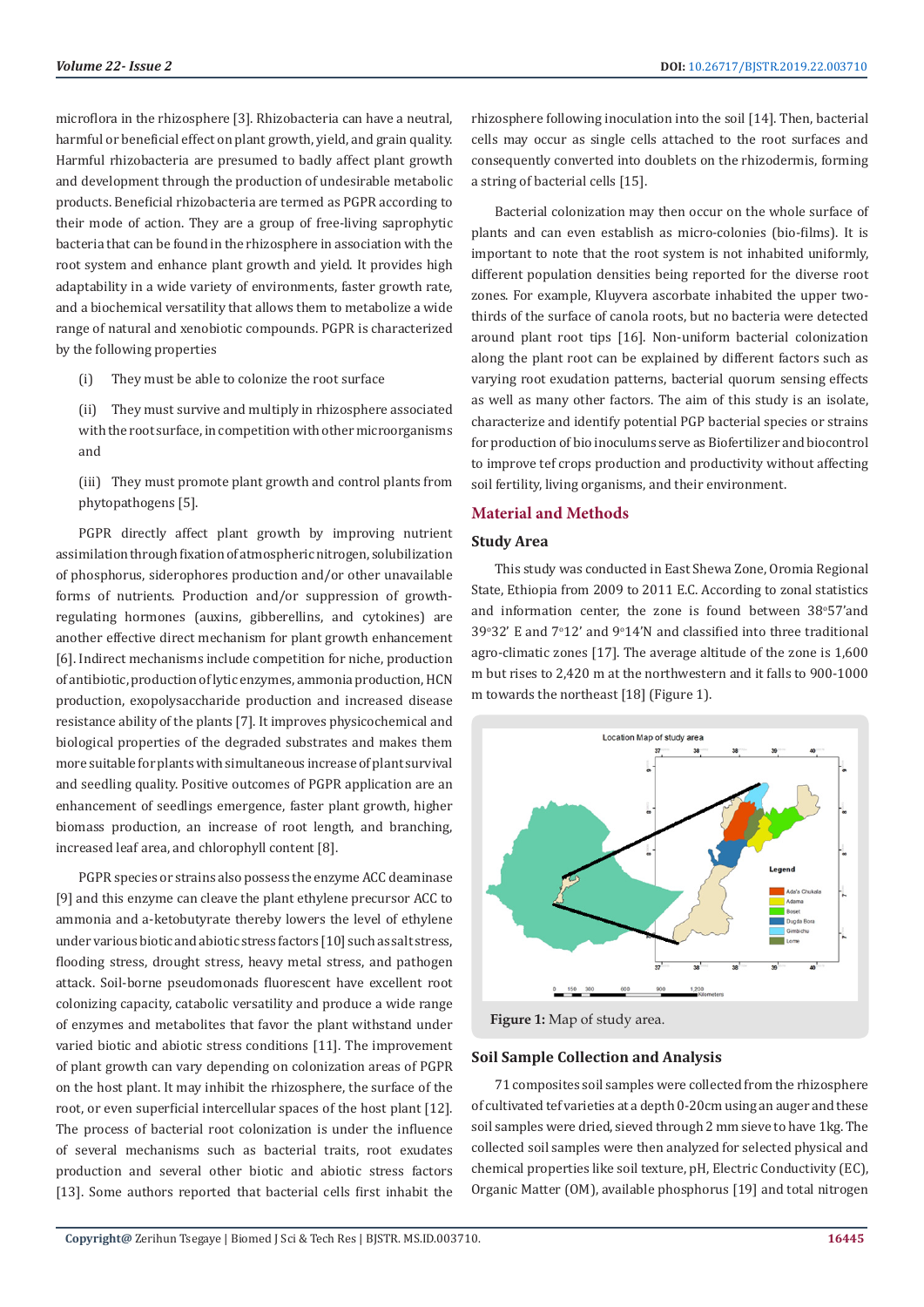[20] at Debrezeit agricultural research center. A total of 426 (213) rhizosphere soil and 213 roots) samples were collected from the rhizosphere of cultivated tef varieties for microbial isolation.

### **Bacterial Isolation**

For isolation of rhizosphere bacteria, 10gram of the soil was mixed in 90 ml of saline solution (0.9% NaCl) (w/v) to make a suspension. The prepared suspension was shacked for 5 minutes to remove unwanted substance such as soil, debris and dead bacterial cells from the samples. For isolation of root adhering bacteria, fresh roots were washed with distilled water to make a solution. Soil suspension and root washing solutions were serially diluted (from 10-1 to 10-6) respectively. 0.1mL of supernatant from each dilution of rhizosphere soil and root washing solution was transferred onto prepared solid medium and incubated at the appropriate temperature. All the bacterial isolates were morphologically characterized as per the method described in Berge's manual of determinative bacteriology and *in vitro* evaluated for different bacterial plant growth-promoting traits, biocontrol properties, and abiotic stress factors tolerance activities.

# **Characterization of Bacterial Isolates for their Plant Growth-Promoting Traits**

All the isolates were characterized for bacterial PGP traits such as nitrogen fixation, phosphate solubilization, organic acid production, Indole Acetic Acid (IAA) production.

**Test For Nitrogen Fixation:** To characterize the isolates' ability to fix atmospheric nitrogen, qualitative screening of growth was done on solid N-free medium (1g  $\text{K}_{2}$ HPO<sub>4</sub>, 5 mg FeSO<sub>4</sub> $\cdot$ 7H<sub>2</sub>O, 1 g CaCO<sub>3</sub>, 0.2 g NaCl, 0.2 g MgSO<sub>4</sub> $\cdot$ 7H<sub>2</sub>O, 5 mg NaMoO<sub>4</sub>, 10 g glucose per liter, and 1.5 % agar at pH 7.0). Visible bacterial colonies on the N-free medium were used as the growth parameter [21].

**Test for Phosphate Solubilization Activity:** Bacterial isolates were spot inoculated on the Pikovskay's agar medium plates and incubated at 30°C for 5 days. The appearance of the clear zone around bacterial growth was used as an indicator for positive bacterial phosphate solubilization activities [22].

**Test for Organic Acid Production:** The bacterial organic acid production test was conducted by inoculating test bacterial culture in minimal salt medium broth for  $2$  to  $3$ days at  $30^{\circ}$ C. The appearance of pink color in the medium indicates a positive result for bacterial organic acid production using methyl red as an indicator [23].

**Production of Indole Acetic Acid (IAA):** IAA production was detected as described by [24]. Bacterial cultures were grown on Luria Bertani (LB) broth amended with 100mg/l tryptophan as the precursor of IAA and incubated in a shaker at 250 rpm at  $30^{\circ}$ c for 3 to 5days. Fully grown cultures were centrifuged at 10,000 rpm for 10 min. 2ml of the supernatant was mixed with 4ml of the salkowski reagent (50 ml, 35% of HClo $_{4'}$  1ml 0.5 m FeCl $_3$  solution). Formation of pink color in test tubes was indicating a positive result for bacterial IAA production.

# **Characterization of Bacterial Isolates for their Biocontrol Properties**

All the rhizobacterial isolates were characterized for phytopathogens controlling properties such as ammonia production, hydrogen cyanide production, hydrolytic enzymes production, and exopolysaccharide production.

Production of ammonia. Bacterial isolates were tested to produce ammonia in peptone water described by Kumar et al. [25]. Freshly grown rhizobacterial isolates were inoculated in the tubes containing 10ml peptone water and incubated for 48 h at 30°C. Nessler's reagent (0.5 ml) was added in each tube. Formation of brown to yellow color indicates a positive result for bacterial ammonia production.

# **Hydrogen Cyanide (HCN) Production Test**

Bacterial isolates were tested for HCN production by the methodology described by Castric [26]. The isolates were transferred on the nutrient media plates containing 4.4 g glycine per liter. To the top of the plate, Whatman filter paper no. 1 soaked in 2% sodium carbonate in 0.5% picric acid solution was placed and sealed with parafilm. The plates were incubated at 30°C for 4 days and observed for a color change of the filter paper from deep yellow to reddish-brown indicated positive result for bacterial HCN production.

### **Hydrolytic Enzyme Production Test**

Rhizobacterial isolates were tested for their hydrolytic enzyme production like protease, cellulase, amylase, and pectinase.

# **Protease Production Test**

Bacterial isolates were tested for their ability to produce proteolytic enzymes onto skim milk agar 3% v/v) medium [27,28]. The diameter of the clear zone formed around the growing bacterial colonies was measured after 48 h of incubation at 30°C. Bacterial isolates showing clear zone on the proteolytic medium was indicated a positive result for protease production.

# **Cellulase Production Test**

Pure cultures of bacterial isolates were individually transferred onto CMC agar plates. After incubation for 48 hours, CMC agar plates were flooded with 1% Congo red and allowed to stand for 15 min at room temperature. One molar NaCl was thoroughly used for counterstaining the plates. Clear zones were appeared around growing bacterial colonies after  $48$  hours of incubation at  $30^{\circ}$ C indicating bacterial cellulose production [29].

# **Amylase Production Test**

The bacterial isolates were spot inoculated on starch agar medium plates and incubated at 30°C for 48 h. At the end of the incubation period, the plates were flooded with iodine solution, kept for a minute and then poured off. Iodine reacts with starch to form a blue color compound. This blue color fades rapidly.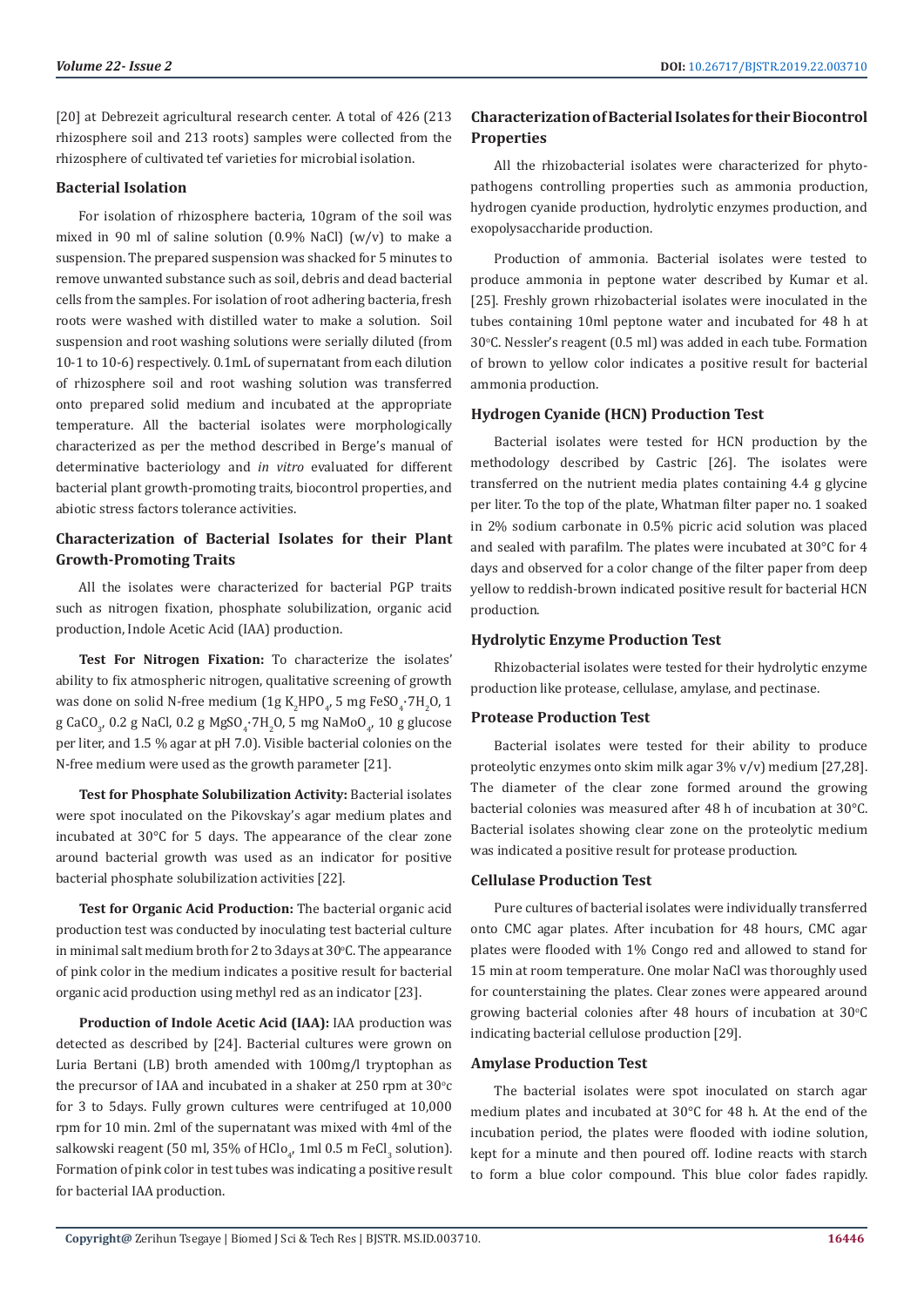Hence the colorless zone surrounding bacterial colonies indicates bacterial ability to produce amylase [30].

### **Pectinase Production Test**

The rhizobacterial isolates were spot inoculated on the pectin agar plates and incubated for one week at  $30^{\circ}$ C. The plates then were flooded with 1% iodine solution for one hour, drained, rinsed with water and observed halo zone formation around growth colonies indicating bacterial pectinase production [31].

# **Exopolysaccharide (EPS) Production**

Rhizobacterial isolates were tested for EPS production ability using solid medium such as Burk's medium (g/1: Sucrose, 20.0;  $K_2$ HPO<sub>4</sub>, 0.80; KH<sub>2</sub>PO<sub>4</sub>, 0.20; MgSO<sub>4</sub>.7H<sub>2</sub>O, 0.20; NaCl, 0.20; CaSO<sub>4</sub>,  $0.10$ ,  $0.1$  ml of Fe-Mo Mixture (FeCl<sub>3</sub>.6H<sub>2</sub>O 1.45 g and Na<sub>2</sub>MoO<sub>4</sub>.  $2H_2O$ , 0.253 g in 100 ml),  $H_3BO_3$ , 10 µg;  $2nSO_4$ , 10 µg; MnSO<sub>4</sub>, 1µg;  $CUSO<sub>4</sub>$ .5H<sub>2</sub>O, 0.3  $\mu$ g; KI, 0.1  $\mu$ g and Agar 25.0) and observed for mucoid colony formation on Burk's medium. And also rhizobacterial isolates were extracted and confirmed for exopolysaccharide production using cold acetone through observation of precipitate formation [32].

# **Characterization of Bacterial Isolates for Abiotic Stress Tolerance Ability**

Stress tolerance test was carried out by growing the bacterial isolates at different abiotic stress factors such as temperature, pH, and salinity. Temperature is one of the abiotic stress factors that affect plant growth and yield. Temperature effects on PGP bacterial isolates were studied by streaking the isolates on nutrient agar plates and incubating at 4, 20, 30, 40, 50 and 60°C for 48 h and observed for colonial growth on agar medium. pH is another stress factor that affects plant growth, for this rhizobacterial isolates were transferred on to nutrient agar with pH 4, 5, 7, 9, 11 and 13 was prepared using H2SO4 and KOH. Bacterial isolates were streaked on a different medium and grown at 30°C. Likewise, for salinity stress nutrient agar medium with 0.86, 1.7, 2.3 and 3.4 M NaCl (5%, 10%, 15% and 20% NaCl) was prepared and the isolates were grown on the medium at 30°C and observe their growth on agar medium.

# **Biochemical Characterization and Identification of PGP Bacteria**

Biochemical bacterial characterizations were carried out using the procedures described in the Bergey's Manual of Systematic Bacteriology. Morphological identification of PGPR isolates was performed using morphological characterization. After 24 h of bacterial isolates growth on peptone agar at 30°C and characterized for their following traits i.e. color, shape, size, surface, opacity, and texture. Cellular morphology such as color and shape and also division mode was identified by using light microscopy. Carbon source utilization patterns of rhizobacterial isolates having plant growth-promoting traits, biocontrol and stress tolerance properties were analyzed using Biolog OmniLog® ID System which is now widely available to assess functional diversity of bacteria and fungi

in the rhizosphere. Biolog is patented technology and automated/ semi-automated biochemical and physiological tests that analyze microbial ability to utilize particular carbon sources, and chemical sensitivity assays.

The Biolog OmniLog identification system is that characterizes the ability of microorganisms to utilize or oxidize (simply "Biolog" Inc, Hayward, California), a system that used Gene III microplate containing 94 phenotypic panels of 71 carbon sources assays and 23 chemical sensitivity assays including pH and salt. The test panel provides a "Phenotypic fingerprint" of the microorganism that can be used to identify it at the species and strain level. The plates contained 96 wells, with a dehydrated panel of necessary nutrient medium and tetrazolium violet. Tetrazolium violet is incorporated in each of the substrates contained in a well of the microplate. As a bacterium begins to use the carbon sources in certain wells of the microplate, it respires. With bacteria, this respiration process reduces a tetrazolium redox dye and those wells change color to purple. The result is a pattern of colored wells on the microplate that is characteristic of that bacterial species. PGP bacterial isolates were prepared according to the manufacturer's instructions in the OmniLog ID System user guide (Biolog, Hayward, CA). All isolates were transferred on a Biolog universal growth (BUG) agar and incubated at 30°C for 24 hours. After an incubation period, pure colonies were picked with a sterile wooden Biolog Streakerz™ stick and rubbed around the walls of a test tube containing inoculating fluid (A) protocol and measure optical density (from 90 to 98) of the inoculum using Biolog turbidimeter. 100μL of the bacterial suspension was transferred into each well of GenIII microplates using multi-channel pipettor and incubated at 30°C.

Read the microplate using Biolog's microbial identification systems software (OmniLog® Data Collection) after the period of 18, 24 and 48 hours incubation. Each metabolic profile of inoculated PGPR was compared with the Omnilog Biolog database (Biolog, Hayward, CA) and identified at the species level.

# **Seed Germination and Seedling Growth Test**

Seed germination tests were carried out to determine the effect of inoculated rhizobacterial species or strains on the rates of seed germination and seedling growth [32]. For this, tef seeds were used as plant materials. Healthy seeds were surface sterilized with 70% alcohol for 3 min and followed with 1% hypochlorite for 5 minutes and rinsed 5 times with sterile distilled water. Four PGPR species or strains (single and consortium) were grown in nutrient broth on shaking incubator (180rpm) at 30°C for 24 h. The surface-sterilized seeds of tef were inoculated in broth culture of the PGPR species or strain cultures for 30 min including normal water (C) as control. 25 inoculated seeds of each treatment were placed in separate Petriplate containing soaked filter papers and the Petri-plates were incubated at room temperature for 7 days. Seed germination was recorded regularly starting from the 2nd day based on the number of the germinated seed out of total germination.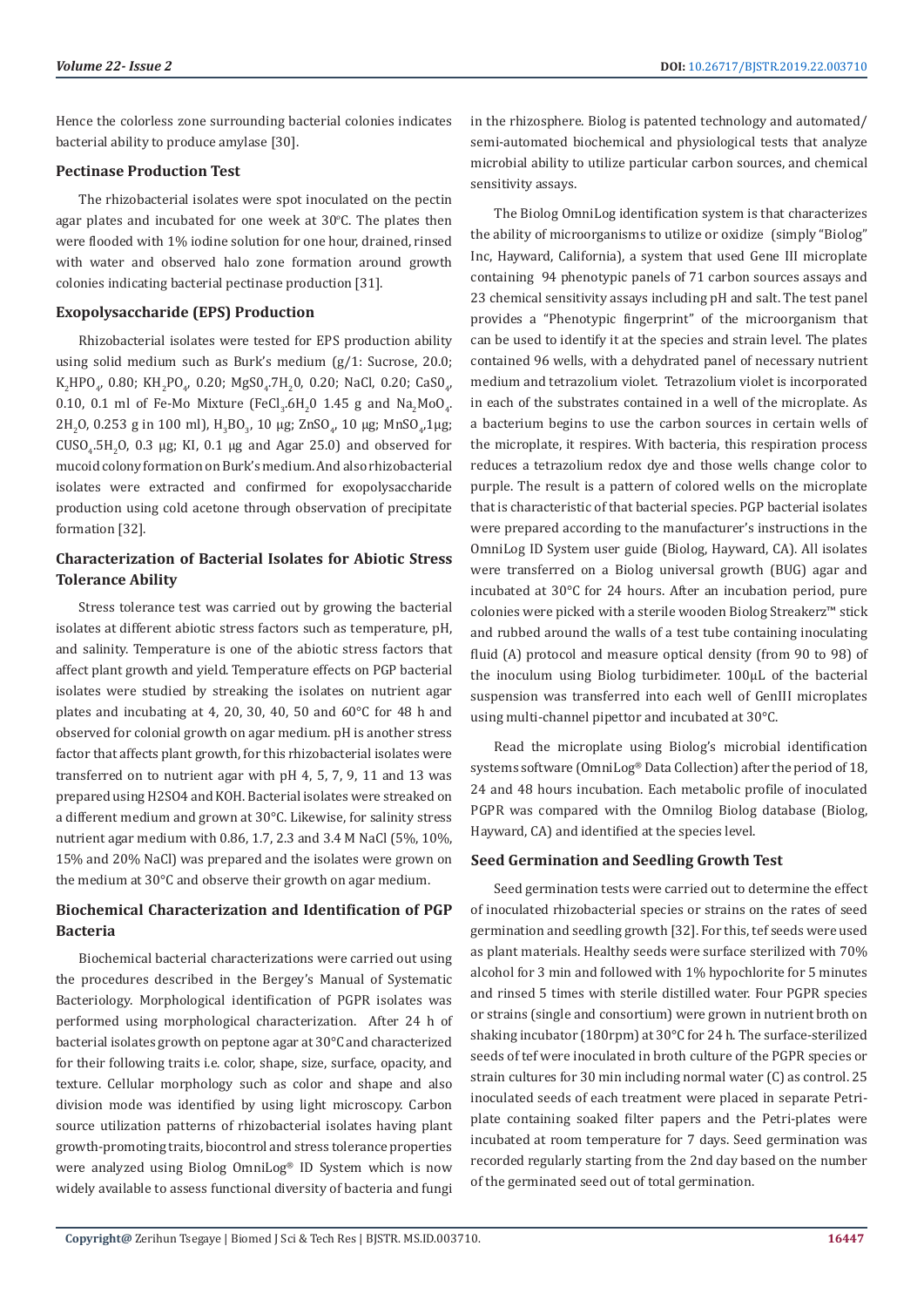Each treatment was replicated three times. Percentages of germination and seedling growth were calculated and evaluated the effect of single and consortium-seed bacterization on a shoot and root growth of tef crops. Vigor index of seedling was measured on the last day of the experiment according to the formula proposed by Abul-Baki & Anderson [33]. Seed vigor index = (mean shoot length + mean root length) × germination%.

# **Methods of Data Analysis**

Data analysis was carried out using the chart, table, frequency, and percentiles using excel to evaluate PGP traits, biocontrol properties, and abiotic stress tolerance of native plant growthpromoting rhizobacteria.

# **Results**

#### **Soil Physiochemical Analysis**

71 composites soil samples were collected from a depth of 0-20cm using auger and these soil samples were dried, sieved

through 2 mm sieve to have 1kg. The collected soil samples were then analyzed for selected physical and chemical properties mainly soil texture, pH, organic matter, organic carbon, total nitrogen, available phosphate, and electrical conductivity. The majority of the soil samples collected from the study area was found to be in the alkaline pH range [34]. 73.4 % of soil samples were found to be in the lower range of total nitrogen, 26.6% soil samples were found to be in the medium range of total nitrogen. 66.7% of soil samples were found to be in the lower range of available phosphate and 26.3% of were found to be in the medium range of available phosphate and 7% were found to be in the higher range of available phosphate. For availability of the organic matter, 90.7% of soil sample was found to be in the lower range and 9.3% were found to be in the medium range of organic matter.

For electrical conductivity were the majority of the experimental soil samples its electrical conductivity was found to be at the acceptable range for crop production (Table 1).

| Table 1: Results of the soil physiochemical analysis for different soil properties. |  |  |  |
|-------------------------------------------------------------------------------------|--|--|--|
|-------------------------------------------------------------------------------------|--|--|--|

| <b>Districts</b> | Soil types | pH        | E.C           | <b>TN</b>     | AV.P          | % <sub>OM</sub> | %OC           |
|------------------|------------|-----------|---------------|---------------|---------------|-----------------|---------------|
|                  | Clay       | 7.20-7.30 | $0.04 - 0.05$ | $0.04 - 0.05$ | 5.00-5.12     | 2.00-2.30       | 1.16-1.33     |
|                  | Loam       | 7.92-8.15 | $0.10 - 0.11$ | $0.11 - 0.15$ | 6.15-7.52     | 1.28-2.72       | 0.74-1.58     |
| Boset            | Clay loam  | 7.40-7.97 | $0.03 - 0.13$ | $0.12 - 0.15$ | 6.10-9.76     | 0.79-2.29       | $0.46 - 1.33$ |
|                  | Silt loam  | 7.80-8.02 | $0.13 - 0.15$ | $0.11 - 0.14$ | 28.06-28.17   | 0.85-0.97       | 0.49-0.56     |
|                  | Sandy loam | 7.33-7.95 | $0.03 - 0.11$ | $0.10 - 0.13$ | 8.47-9.37     | 0.80-3.073      | 0.47-2.17     |
|                  | Clay       | 7.80-7.85 | $0.07 - 0.08$ | $0.09 - 0.11$ | 2.29-4.94     | 1.04-1.06       | $0.60 - 0.62$ |
|                  | Loam       | 7.16-8.55 | $0.04 - 0.10$ | $0.07 - 0.20$ | 1.53-16.17    | 1.22-1.90       | $0.71 - 1.10$ |
| Lume             | Clay loam  | 7.60-7.77 | $0.05 - 0.06$ | $0.09 - 0.10$ | 4.30-4.35     | 1.62-1.72       | $0.94 - 1.00$ |
|                  | Sandy loam | 7.27-7.91 | $0.03 - 0.05$ | $0.09 - 0.11$ | 3.06-4.12     | 1.22-1.29       | $0.71 - 0.75$ |
|                  | Clay       | 6.83-7.38 | $0.04 - 0.09$ | $0.08 - 0.15$ | 1.66-10.19    | $0.85 - 3.15$   | 0.49-1.83     |
| Ada'a            | Loam       | 6.93-6.95 | $0.07 - 0.08$ | $0.14 - 0.15$ | 26.60-33.17   | $1.14 - 1.15$   | $0.66 - 0.67$ |
|                  | Clay loam  | 6.83-7.83 | $0.05 - 0.06$ | $0.11 - 0.17$ | 12.54-55.40   | 1.11-1.17       | $0.65 - 0.68$ |
|                  | Loam       | 7.86-8.30 | $0.05 - 0.12$ | $0.11 - 0.13$ | 4.98-9.82     | $0.95 - 1.17$   | $0.55 - 0.68$ |
| Adama            | Sandy loam | 7.88-8.49 | $0.07 - 0.13$ | $0.08 - 0.14$ | 6.12-18.39    | 0.85-3.15       | 0.49-1.83     |
|                  | Silt loam  | 7.48-7.50 | $0.10 - 0.11$ | $0.13 - 0.16$ | $6.11 - 6.24$ | 0.90-0.94       | $0.52 - 0.55$ |
|                  | Clay loam  | 7.63-8.92 | $0.02 - 0.06$ | $0.16 - 0.17$ | 12.17-17.64   | 0.94-0.95       | 0.54-0.55     |
| Dugdabora        | Sandy loam | 8.40-8.60 | $0.07 - 0.08$ | $0.10 - 0.12$ | 8.90-8.94     | 1.15-1.17       | $0.67 - 0.68$ |
| Gimbichu         | Clay       | 6.82-7.77 | $0.03 - 0.06$ | $0.09 - 0.14$ | 11.35-16.58   | 0.79-1.41       | 0.46-0.82     |

#### **Bacterial Isolation**

For the preliminary morphological characterizations of potential PGPB, 457 pure bacterial colonies colonizing tef rhizosphere during the flowering stage were isolated and characterized for their colonial morphology traits i.e. size, shape, color, margin, elevation, and opacity and their cellular morphology such as color and shape using light microscopy. The highest percentage occurrence of the tef rhizosphere bacterial isolates on culture media belongs to phylum of Proteobacteria and class gammaproteobacteria.

# **Characterization of Bacterial Isolates for Plant Growth-Promoting Traits**

457 pure bacterial isolates associated with tef rhizosphere were characterized for different PGP traits such as phosphate solubilization, organic acid production, IAA production, growth on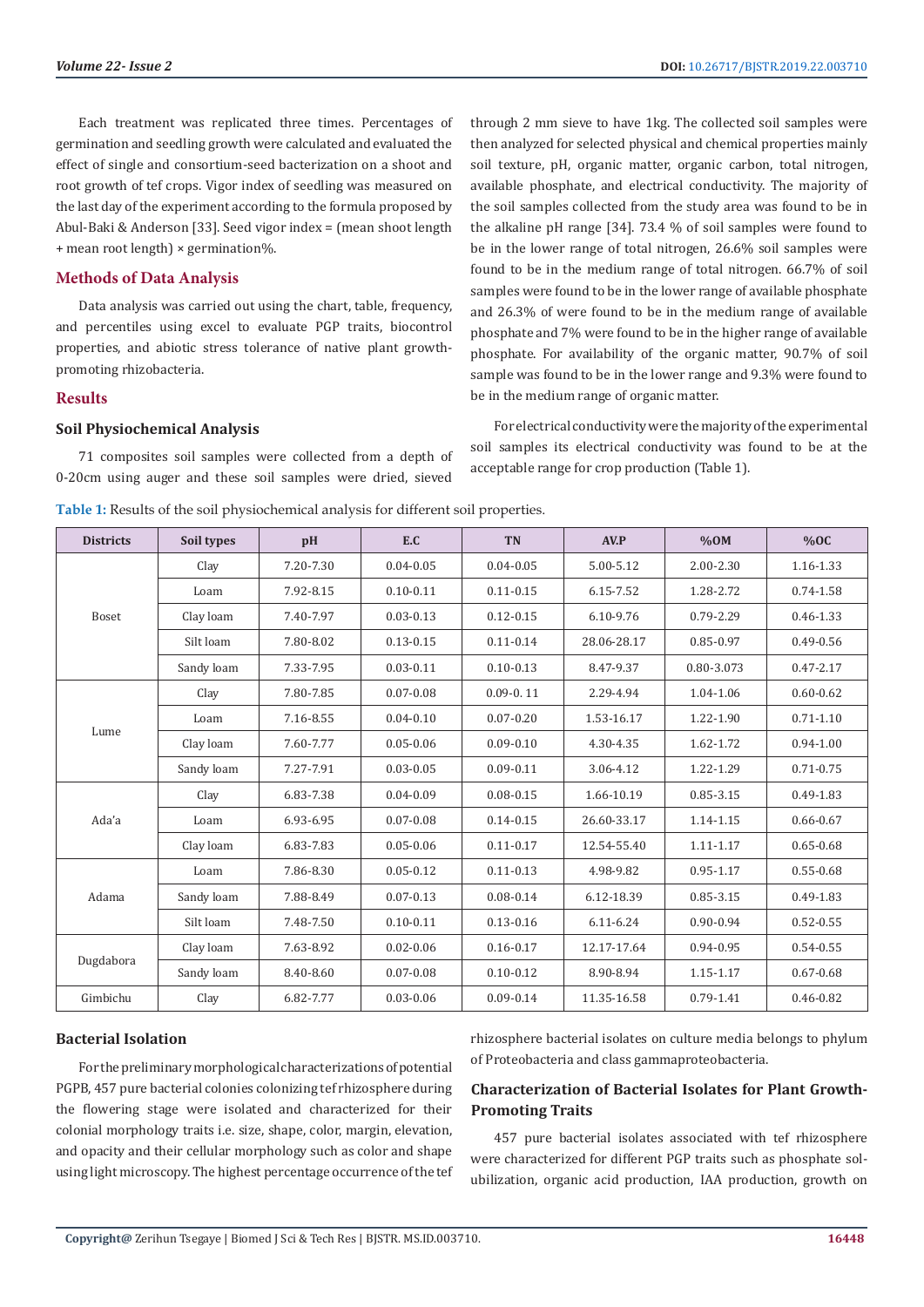nitrogen-free medium and NH3 production. Among these, 71.3% (326) rhizobacterial isolates were positive for phosphate solubilization test, 57.1% (261) isolates were positive for IAA production, 52% (238) isolates were positive for organic acid production and 12% (55) positive for ammonia production and 10% (46) bacterial isolates were grown on nitrogen-free medium (Table 2).

| S.No           | <b>Code of bacterial</b>                  |          | <b>Phosphate solubilization</b> | Organic acid             |           | Nitrogen                 | Ammonia                  |
|----------------|-------------------------------------------|----------|---------------------------------|--------------------------|-----------|--------------------------|--------------------------|
|                | isolates<br><b>SI</b><br><b>Clearance</b> |          | production                      | <b>IAA</b> production    | fixation  | production               |                          |
| $\mathbf{1}$   | $2nd$ f soil-1                            | $+++$    | 2.5                             | $++$                     | $^{+++}$  | $\overline{\phantom{0}}$ |                          |
| $\overline{2}$ | $2nd$ f soil-5                            | $++$     | 2.2                             | $++$                     | $^{+++}$  | $\overline{\phantom{a}}$ | $\overline{\phantom{a}}$ |
| 3              | $2nd$ f soil-20                           | $++++$   | 3.2                             | $+++$                    | $\ddot{}$ | $\overline{\phantom{0}}$ | $\overline{\phantom{a}}$ |
| $\overline{4}$ | $2nd$ f soil-30                           | $++++$   | $\overline{4}$                  | $^{++}$                  | $^{++}$   | $^{+++}$                 | $^{+++}$                 |
| 5              | $2nd$ f RW-8st                            | $++$     | 2.3                             | $+$                      | $^{+++}$  | $+$                      | $^{+++}$                 |
| 6              | $2nd$ f RW-10                             | $+$      | 2                               | $+$                      | $+++$     | $\overline{\phantom{0}}$ | $\overline{\phantom{a}}$ |
| 7              | $2nd$ f RW-11                             | $^{++}$  | 2.3                             | $+$                      | $^{+++}$  | $\overline{\phantom{a}}$ | $\overline{\phantom{a}}$ |
| 8              | $2nd$ f RW-15                             | $^{+++}$ | 2.6                             | $+$                      | $^{+++}$  |                          | $\overline{\phantom{a}}$ |
| 9              | $2nd$ f RW-27                             | $++$     | 2.5                             | $^{+}$                   | $^{++}$   | $+$                      | $^{+++}$                 |
| 10             | $2nd$ f RW-29                             | $^{++}$  | 2.4                             | $\overline{\phantom{a}}$ | $\ddot{}$ | $\overline{\phantom{a}}$ | $\overline{\phantom{a}}$ |
| 11             | $2nd$ f RW-38                             | $++$     | 2.1                             | $\overline{\phantom{a}}$ | $^{+++}$  | $\overline{\phantom{a}}$ | $\overline{\phantom{a}}$ |
| 12             | $2nd$ f RW-42nd                           | $++$     | 2                               | $\overline{\phantom{a}}$ | $+++$     | $\overline{\phantom{a}}$ |                          |

**Table 2:** Characterization of bacterial isolates for plant growth-promoting traits.

# **Characterization of Bacterial Isolates for Bacterial Biocontrol Properties**

457 bacterial isolates were screened for bacterial biocontrol properties such as lytic enzyme production, HCN production, and EPS production. The percentage occurrences of the isolates, 65.4 %

(299) isolates were positive for protease production, 20.6 % (95) were positive for amylase production, 8 % (37) were positive for cellulase production and 0.3% (2) were positive for pectinase production, 18.6 % (85) bacterial isolates were positive for EPS production, 15.4 % (70) were positive for HCN production (Table 3).

**Table 3:** Characterization of bacterial isolates for bacterial biocontrol properties.

|              |                                       |                                                      | Lytic enzyme production  |                          |                                     | <b>HCN</b> production    |                          |  |
|--------------|---------------------------------------|------------------------------------------------------|--------------------------|--------------------------|-------------------------------------|--------------------------|--------------------------|--|
| S No         | <b>Code of bacterial isolates</b>     | <b>Cellulase</b><br>Pectinase<br>Amylase<br>Protease |                          |                          | <b>Exopolysaccharide production</b> |                          |                          |  |
| $\mathbf{1}$ | $2nd$ f soil-1                        | $\overline{\phantom{a}}$                             | $^{+++}$                 | $\overline{\phantom{a}}$ | $\overline{\phantom{a}}$            | $\overline{\phantom{0}}$ | $^{++}$                  |  |
| 2            | $2nd$ f soil-5                        | $\overline{\phantom{a}}$                             | $^{+++}$                 | $^{+++}$                 | $\overline{\phantom{a}}$            | $^{+++}$                 | $^{++}$                  |  |
| 3            | $2nd$ f soil-20                       | $\overline{\phantom{a}}$                             | $^{+++}$                 | $\overline{\phantom{0}}$ | $\overline{\phantom{a}}$            | $\overline{\phantom{a}}$ | $^{+}$                   |  |
| 4            | $2nd$ f soil-30                       | $\overline{\phantom{a}}$                             | $^{+++}$                 | $+$                      | $+$                                 | $\ddot{}$                | $^{+++}$                 |  |
| 5            | $2nd$ f RW-8st                        | $\overline{\phantom{a}}$                             | $+$                      | $\overline{\phantom{0}}$ | $\overline{\phantom{a}}$            | $\overline{\phantom{0}}$ | $\overline{\phantom{a}}$ |  |
| 6            | $2nd$ f RW-10                         | $^{++}$                                              | $++$                     | $\overline{\phantom{a}}$ | $\overline{\phantom{a}}$            | $^{+++}$                 | $\overline{\phantom{a}}$ |  |
| 7            | $2nd$ f RW-11                         | $\overline{\phantom{a}}$                             | $\overline{\phantom{a}}$ | $\overline{\phantom{0}}$ | $\overline{\phantom{a}}$            | $\overline{\phantom{0}}$ | $^{+}$                   |  |
| 8            | $2nd$ f RW-15                         | $\overline{\phantom{a}}$                             | $+++$                    | $+$                      | $\overline{\phantom{a}}$            | $\ddot{}$                | $^{++}$                  |  |
| 9            | $2nd$ f RW-27                         | $\overline{\phantom{a}}$                             | $\overline{\phantom{a}}$ | $\overline{\phantom{0}}$ | $\overline{\phantom{a}}$            | $\overline{\phantom{a}}$ | $+$                      |  |
| 10           | $2nd$ f RW-29                         | $\overline{\phantom{a}}$                             | $^{+++}$                 | $\overline{\phantom{a}}$ | $\overline{\phantom{a}}$            | $\overline{\phantom{a}}$ | $\overline{\phantom{a}}$ |  |
| 11           | $2nd$ f RW-38                         | $^{+++}$                                             | $^{+++}$                 | $\overline{\phantom{0}}$ | $\overline{\phantom{a}}$            | $\overline{\phantom{0}}$ | $\ddot{}$                |  |
| 12           | 2 <sup>nd</sup> f RW-42 <sup>nd</sup> | $+++$                                                | $^{+++}$                 | $\overline{\phantom{a}}$ | $\overline{\phantom{a}}$            | $^{+++}$                 | $+$                      |  |

# **Characterization of Bacterial Isolates for Abiotic Stress Factors**

All bacterial isolates were characterized for abiotic stress factors tolerance activities such as (5% NaCl, 10% NaCl, 15% NaCl and 20% NaCl w/v),  $(4, 5, 7, 11$  and 13 pH ranges), and different temperature ranges i.e. (4, 20, 30, 40, 50 and 60oc). Among these 60.8% (278) bacterial isolates were survived at 5% NaCl w/v, 15.5 % (69) bacterial isolates were survived at 10 % NaCl w/v, 2.2 % (10) isolates were survived at 15 % NaCl w/v and 0.7% (3) isolates

were survived at 20% NaCl w/v. For pH tolerance test, all bacterial isolates were survived at pH-7 and there is no bacterial isolates were survived at pH-13, 1.8% (8) bacterial isolates were survived at pH-4, 25.5 % (117) bacterial isolates were survived at pH-5, 25 % (114) bacterial isolates were survived at pH-9 and 1.6% (7) bacterial isolates were survived at pH-11. For temperature tolerance test, all bacterial isolates were survived at  $20$  and  $30^{\circ}$ C and there is no bacterial isolates survived at 60 °C, 20  $\%$  (91) isolates were survived at 4  $\degree$ C, 40.7 % (186) were survived at 40  $\degree$ C, and 0.8% (4) bacterial isolates were survived at 50 $\degree$ C (Table 4).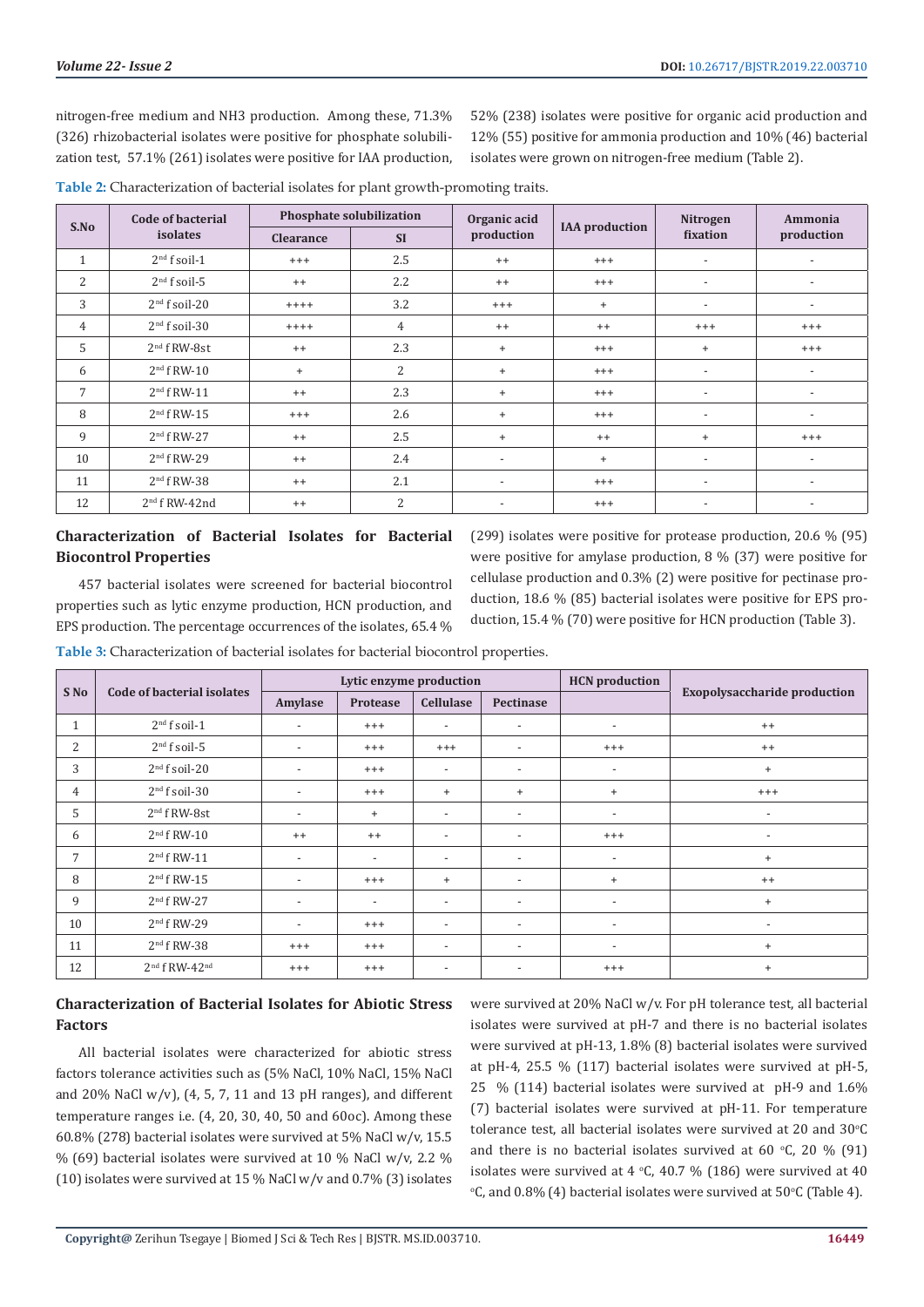|                                      | Bacteria abiotic stress tolerance test |            |            |                     |                |            |            |            |                       |                                 |            |            |            |            |            |          |
|--------------------------------------|----------------------------------------|------------|------------|---------------------|----------------|------------|------------|------------|-----------------------|---------------------------------|------------|------------|------------|------------|------------|----------|
| <b>Code of bacterial</b><br>isolates | Different conc. of % NaCl<br>(w/v)     |            |            | Different pH ranges |                |            |            |            |                       | Different Temperature ranges °c |            |            |            |            |            |          |
|                                      | 5                                      | 10         | 15         | 20                  | $\overline{4}$ | 5          | 7          | 9          | 11                    | 13                              | 4          | 20         | 30         | 40         | 50         | 60       |
| $2nd$ f soil-1                       | $\sqrt{ }$                             | $\sqrt{ }$ | $\times$   | $\times$            | $\times$       | $\sqrt{ }$ | $\sqrt{ }$ | $\sqrt{ }$ | $\sqrt{ }$            | $\times$                        | $\sqrt{ }$ | $\sqrt{ }$ | $\sqrt{ }$ | $\sqrt{ }$ | $\times$   | $\times$ |
| $2nd$ f soil-5                       | $\sqrt{ }$                             | $\sqrt{ }$ | $\times$   | $\times$            | $\times$       | $\sqrt{ }$ | $\sqrt{ }$ | $\sqrt{ }$ | $\sqrt{ }$            | $\times$                        | $\times$   | $\sqrt{ }$ | $\sqrt{ }$ | $\times$   | $\times$   | $\times$ |
| $2nd$ f soil-20                      | $\sqrt{ }$                             | $\sqrt{ }$ | $\sqrt{ }$ | $\sqrt{ }$          | $\times$       | $\sqrt{ }$ | $\sqrt{ }$ | $\times$   | $\times$              | $\times$                        | $\times$   | $\sqrt{ }$ | $\sqrt{ }$ | $\sqrt{ }$ | $\times$   | $\times$ |
| $2nd$ f soil-30                      | $\sqrt{ }$                             | $\sqrt{ }$ | $\sqrt{ }$ | $\times$            | $\times$       | $\sqrt{ }$ | $\sqrt{ }$ | $\times$   | $\boldsymbol{\times}$ | $\times$                        | $\times$   | $\sqrt{ }$ | $\sqrt{ }$ | $\sqrt{ }$ | $\times$   | $\times$ |
| $2nd$ f RW-8st                       | $\times$                               | $\times$   | $\times$   | $\times$            | $\times$       | $\sqrt{ }$ | $\sqrt{ }$ | $\times$   | $\boldsymbol{\times}$ | $\times$                        | $\sqrt{ }$ | $\sqrt{ }$ | $\sqrt{ }$ | $\sqrt{ }$ | $\times$   | $\times$ |
| $2nd$ f RW-10                        | $\times$                               | $\times$   | $\times$   | $\times$            | $\times$       | $\times$   | $\sqrt{ }$ | $\times$   | $\boldsymbol{\times}$ | $\times$                        | $\times$   | $\sqrt{ }$ | $\sqrt{ }$ | $\times$   | $\times$   | $\times$ |
| $2nd$ f RW-11                        | $\sqrt{ }$                             | $\times$   | $\times$   | $\times$            | $\sqrt{ }$     | $\sqrt{ }$ | $\sqrt{ }$ | $\sqrt{ }$ | $\times$              | $\times$                        | $\sqrt{ }$ | $\sqrt{ }$ | $\sqrt{ }$ | $\sqrt{ }$ | $\times$   | $\times$ |
| $2nd$ f RW-15                        | $\sqrt{ }$                             | $\times$   | $\times$   | $\times$            | $\sqrt{ }$     | $\sqrt{ }$ | $\sqrt{ }$ | $\sqrt{ }$ | $\times$              | $\times$                        | $\sqrt{ }$ | $\sqrt{ }$ | $\sqrt{ }$ | $\sqrt{ }$ | $\times$   | $\times$ |
| $2nd$ f RW-27                        | $\sqrt{ }$                             | $\sqrt{ }$ | $\sqrt{ }$ | $\times$            | $\times$       | $\sqrt{ }$ | $\sqrt{ }$ | $\sqrt{ }$ | $\pmb{\times}$        | $\times$                        | $\times$   | $\sqrt{ }$ | $\sqrt{ }$ | $\sqrt{ }$ | $\times$   | $\times$ |
| $2nd$ f RW-29                        | $\sqrt{ }$                             | $\sqrt{ }$ | $\times$   | $\times$            | $\sqrt{ }$     | $\sqrt{ }$ | $\sqrt{ }$ | $\times$   | $\pmb{\times}$        | $\times$                        | $\sqrt{ }$ | $\sqrt{ }$ | $\sqrt{ }$ | $\sqrt{ }$ | $\sqrt{ }$ | $\times$ |
| $2nd$ f RW-38                        | $\sqrt{ }$                             | $\times$   | $\times$   | $\times$            | $\times$       | $\sqrt{ }$ | $\sqrt{ }$ | $\times$   | $\pmb{\times}$        | $\times$                        | $\times$   | $\sqrt{ }$ | $\sqrt{ }$ | $\sqrt{ }$ | $\times$   | $\times$ |
| $2nd$ f RW-42 <sup>nd</sup>          | $\sqrt{ }$                             | $\sqrt{ }$ | $\times$   | $\times$            | $\times$       | $\sqrt{ }$ | $\sqrt{ }$ | $\times$   | $\times$              | $\times$                        | $\sqrt{ }$ | $\sqrt{ }$ | $\sqrt{ }$ | $\sqrt{ }$ | $\times$   | $\times$ |

**Table 4:** Characterization of bacterial isolates for abiotic stress factors.

Note:  $\times$  = No survived,  $\sqrt{}$  = survived

**Biolog Bacterial Biochemical Characterization and Identification**

12 tef rhizosphere colonizing bacterial species and strains having different plant growth-promoting traits, biocontrol properties, and abiotic stress factors tolerance ability were characterized for different Biolog carbon source utilization and oxidation test. Biolog carbon sources were divided into six categories such as polymers (dextrin, β-cyclodextrin), carbohydrates (α-D-glucose, D-sorbitol, D-fructose, maltose, sucrose, arbutin, gentiobiose, and 3-methyl-glucose), carboxylic acids (pyruvic acid, lactic acid, acetic acid, citric acid, methyl pyruvate and mono-methyl-succinate), amide

and amine (succinamic acid, L-alaninamide and putrescine), amino acids (D-alanine, L-alanine, L-asparagine and L-glutamic acid and L-serine), and miscellaneous (salicin, glycerol, 2,3-butanediol, 2'-deoxyadenosine, inosine, tween 80 and uridine). Among these 100% (12) rhizobacterial species were utilized acetic acid, 75% (9) species were utilized L-Glutamic acid, L-lactic acid, citric acid, L-malic acid, L-Serine, and L-Histidine. 66.7 % (8) species were utilized as propionic acid and L-alanine. 58.3% (7) species were utilized L-arginine, L-aspartic acid, methyl pyruvate, and glycerol. 41.7% (5) species were utilized α-D-glucose, D-fructose, and D-glucoronamide. 33.3% (4) species were utilized D-maltose, D-mannose, D-trehalose, and N-acetyl- D-glucosamine (Table 5 & Figure 2).



**Figure 2:** (a) phosphate solubilization (b) amylase production (c) cellulase (d) IAA production (e) HCN production (f) protease production (g) NH<sub>3</sub> production (h) EPS production (g) bacterial compatibility test and (j) seed germination..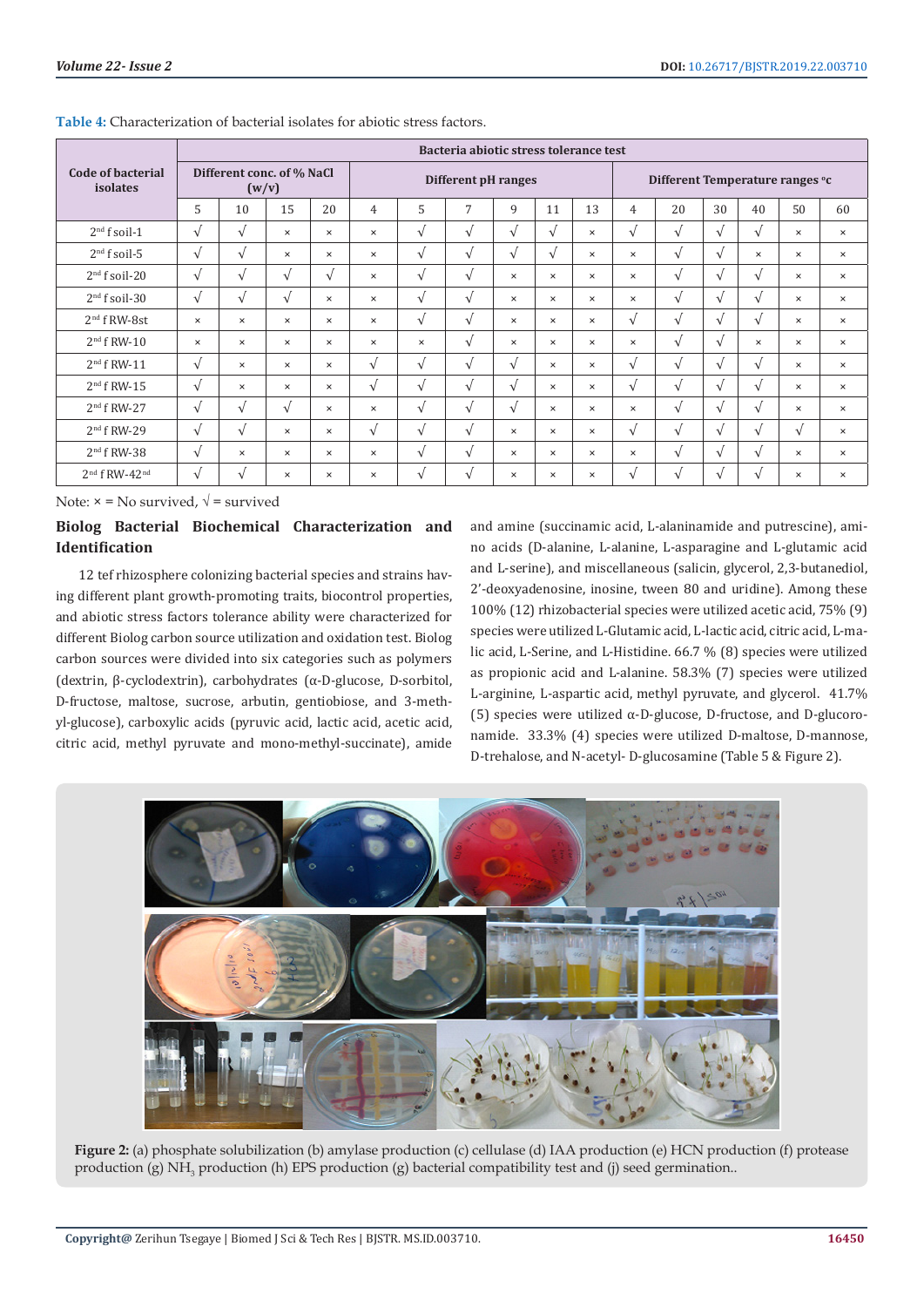**Table 5:** Biolog bacterial biochemical characterization and identification.

|                                                         | <b>Identified PGP bacterial species or strains</b> |                                  |                           |                            |                                  |                                  |                                  |                                                   |                                  |                                   |                          |                                  |
|---------------------------------------------------------|----------------------------------------------------|----------------------------------|---------------------------|----------------------------|----------------------------------|----------------------------------|----------------------------------|---------------------------------------------------|----------------------------------|-----------------------------------|--------------------------|----------------------------------|
| Different carbon utilized by PGP bacte-<br>rial species | P. putida biotype B                                | P.<br>mendocina                  | Actinobacillus capsulatus | E.<br>cloacae ss disolvens | Chromobacterium violacerum       | Achromobacter spanius            | E.<br>coli                       | $\mathcal{S}.$<br>marcenscens ss marcen-<br>scens | P. aeruginosa                    | Stenotrophomonas malto-<br>philia | Chryseobacterium gleum   | P. fluorescence biotype G        |
| D-Maltose                                               | $\blacksquare$                                     | $\overline{\phantom{a}}$         | $\overline{\phantom{a}}$  | $\qquad \qquad +$          | $\overline{\phantom{a}}$         | $\blacksquare$                   | $\overline{\phantom{0}}$         | $\begin{array}{c} + \end{array}$                  | $\overline{\phantom{a}}$         | $\ddot{}$                         | $^+$                     | $\overline{\phantom{a}}$         |
| D-Trehalose                                             | $\overline{a}$                                     | $\frac{1}{2}$                    | $\overline{\phantom{a}}$  | $\ddot{}$                  | $\blacksquare$                   | $\overline{\phantom{a}}$         | $\overline{\phantom{0}}$         | $^{+}$                                            | $\overline{\phantom{a}}$         | $\ddot{}$                         | $^{+}$                   | $\overline{\phantom{a}}$         |
| N-Acetyl-d-glucosamine                                  | $\overline{a}$                                     | $\overline{a}$                   | $\overline{\phantom{a}}$  | $\qquad \qquad +$          | $+$                              | $\overline{\phantom{0}}$         | $\overline{a}$                   | $\begin{array}{c} + \end{array}$                  | $\overline{\phantom{a}}$         | $\ddot{}$                         | $\centerdot$             |                                  |
| $\alpha$ -D-glucose                                     | $\overline{\phantom{a}}$                           | $\overline{a}$                   | $\overline{\phantom{a}}$  | $\qquad \qquad +$          | $\qquad \qquad +$                | $\overline{a}$                   | $\overline{\phantom{a}}$         | $\overline{\phantom{a}}$                          | $+$                              | $\ddot{}$                         | $\overline{\phantom{a}}$ | $\ddot{}$                        |
| D-Mannose                                               | $\blacksquare$                                     | $\overline{\phantom{a}}$         | $\overline{\phantom{a}}$  | $\qquad \qquad +$          | $\overline{\phantom{a}}$         | $\overline{\phantom{a}}$         | $\overline{\phantom{0}}$         | $\ddot{}$                                         | $\overline{\phantom{a}}$         | $\ddot{}$                         | $+$                      | $\overline{\phantom{a}}$         |
| D-Fructose                                              | $\overline{a}$                                     | $\frac{1}{2}$                    | $\overline{\phantom{a}}$  | $\qquad \qquad +$          | $\overline{\phantom{a}}$         | $\overline{\phantom{m}}$         | $\overline{\phantom{0}}$         | $\begin{array}{c} + \end{array}$                  | $+$                              | $\overline{\phantom{a}}$          | $^{+}$                   | $\qquad \qquad +$                |
| Glycerol                                                | $\overline{\phantom{a}}$                           | $\qquad \qquad +$                | ÷,                        | $+$                        | $^{+}$                           | $\overline{\phantom{a}}$         | $\begin{array}{c} + \end{array}$ | $\begin{array}{c} + \end{array}$                  | $^{+}$                           | $\overline{\phantom{a}}$          | $^{+}$                   |                                  |
| L-Alanine                                               | $\overline{a}$                                     | $\qquad \qquad +$                | $\qquad \qquad +$         | $^{+}$                     | $\ddot{}$                        | $\overline{a}$                   | $\ddot{}$                        | $\ddot{}$                                         | $+$                              | $\ddot{}$                         | $\overline{\phantom{a}}$ | $\overline{a}$                   |
| L-Arginine                                              | $^{\mathrm{+}}$                                    | $\qquad \qquad +$                | $\qquad \qquad +$         | $\overline{\phantom{a}}$   | $^{+}$                           | $\overline{\phantom{a}}$         | $\overline{\phantom{a}}$         | $\overline{\phantom{a}}$                          | $^{+}$                           | $\overline{\phantom{a}}$          | $\qquad \qquad +$        | $\begin{array}{c} + \end{array}$ |
| L-Aspartic acid                                         | $\overline{\phantom{a}}$                           | $\qquad \qquad +$                | $\qquad \qquad +$         | $\qquad \qquad +$          | $\qquad \qquad +$                | $\overline{\phantom{a}}$         | $^{\mathrm{+}}$                  | $\ddot{}$                                         | $+$                              | $\overline{\phantom{a}}$          | $^{+}$                   | $\overline{\phantom{a}}$         |
| L-Glutamic acid                                         | $\ddot{}$                                          | $\ddot{}$                        | $\qquad \qquad +$         | $\qquad \qquad +$          | $\ddot{}$                        | $\begin{array}{c} + \end{array}$ | $\overline{\phantom{0}}$         | $+$                                               | $^{+}$                           | ÷,                                | $^{+}$                   |                                  |
| L-Histidine                                             | $^{\mathrm{+}}$                                    | $\qquad \qquad +$                | $\qquad \qquad +$         | $+$                        | $\qquad \qquad +$                | $^{\mathrm{+}}$                  | $\overline{\phantom{a}}$         | $\begin{array}{c} + \end{array}$                  | $+$                              | $\overline{\phantom{a}}$          | $\overline{\phantom{a}}$ | $\ddot{}$                        |
| L-Serine                                                | $\ddot{}$                                          | $\qquad \qquad +$                | $^+$                      | $\qquad \qquad +$          | $+$                              | $\overline{\phantom{a}}$         | $\begin{array}{c} + \end{array}$ | $+$                                               | $^{+}$                           | $\begin{array}{c} + \end{array}$  | $\overline{\phantom{a}}$ | $\overline{\phantom{a}}$         |
| D-Glucuronamide                                         | $^{\mathrm{+}}$                                    | $\qquad \qquad +$                | $\qquad \qquad +$         | $\overline{\phantom{a}}$   | $\overline{\phantom{a}}$         | $^{\mathrm{+}}$                  | $\ddot{}$                        | $\overline{\phantom{a}}$                          | $\overline{\phantom{a}}$         | $\overline{\phantom{a}}$          | $\overline{\phantom{a}}$ | $\overline{\phantom{a}}$         |
| Methyl pyruvate                                         | $\overline{\phantom{a}}$                           | $\overline{\phantom{a}}$         | $\qquad \qquad +$         | $\ddot{}$                  | $^{+}$                           | $\overline{\phantom{a}}$         | $\overline{\phantom{a}}$         | $+$                                               | $^{+}$                           | $\begin{array}{c} + \end{array}$  | $\overline{\phantom{a}}$ | $\ddot{}$                        |
| L-Lactic acid                                           | $\overline{\phantom{0}}$                           | $\begin{array}{c} + \end{array}$ | $\qquad \qquad +$         | $\ddot{}$                  | $\begin{array}{c} + \end{array}$ | $\begin{array}{c} + \end{array}$ | $\overline{\phantom{a}}$         | $\begin{array}{c} + \end{array}$                  | $^{+}$                           | $\ddot{}$                         | $\overline{\phantom{a}}$ | $\begin{array}{c} + \end{array}$ |
| Citric acid                                             | $\begin{array}{c} + \end{array}$                   | $\qquad \qquad +$                | $\qquad \qquad +$         | $\ddot{}$                  | $\overline{\phantom{a}}$         | $^{\mathrm{+}}$                  | $\overline{\phantom{a}}$         | $\begin{array}{c} + \end{array}$                  | $^{+}$                           | $\ddot{}$                         | $\overline{\phantom{a}}$ | $\begin{array}{c} + \end{array}$ |
| L-malic acid                                            | $\begin{array}{c} + \end{array}$                   | $\begin{array}{c} + \end{array}$ | $^+$                      | $\frac{1}{2}$              | $\begin{array}{c} + \end{array}$ | $\overline{\phantom{0}}$         | $\begin{array}{c} + \end{array}$ | $\begin{array}{c} + \end{array}$                  | $^{+}$                           | $\ddot{}$                         | $\centerdot$             | $\begin{array}{c} + \end{array}$ |
| Propionic acid                                          | $\begin{array}{c} + \end{array}$                   | $\ddot{}$                        | $\qquad \qquad +$         | $\overline{\phantom{a}}$   | $\begin{array}{c} + \end{array}$ | $\overline{a}$                   | $\overline{a}$                   | $^{+}$                                            | $^{+}$                           | $\begin{array}{c} + \end{array}$  | $\overline{\phantom{m}}$ | $^{+}$                           |
| Acetic acid                                             | $\begin{array}{c} + \end{array}$                   | $\begin{array}{c} + \end{array}$ | $^+$                      | $^{\mathrm{+}}$            | $\begin{array}{c} + \end{array}$ | $^{\mathrm{+}}$                  | $^{\mathrm{+}}$                  | $\begin{array}{c} + \end{array}$                  | $\begin{array}{c} + \end{array}$ | $\ddot{}$                         | $^+$                     | $\begin{array}{c} + \end{array}$ |
| Probability (%)                                         | 69                                                 | 62                               | 58                        | 92                         | $\boldsymbol{0}$                 | 55                               | 98                               | 73                                                | 59                               | 67                                | 53                       | 38                               |

Note:  $-$  = No utilize carbon,  $+$  = Utilize carbon

# **Seed Germination and Seedling Growth Test**

Seed germination and seedling growth test was performed using 4 bacterial species (pseudomonas fluorescence biotype G, Enterobacter cloacae ss disolvens, Serretia marcescens ss marcescens and Chryseobacterium gleum) having excellent plant growth promoting, biotic and abiotic stress tolerance properties. Seed coating was made by using single and consortium bacterial inoculation system. Seed germination rate and growth status was calculated. Shoot and root length was measured to determine effect of single and co-inoculation of identified bacterial species as follows; five seedlings were randomly selected from each Petri dish and measured with a measuring tape and expressed in centimeters. Measurement was taken after 7 days of seed setting. Those selected potential PGP bacterial species were inoculated in to healthy tef seeds. Among these 100% seed germination result were occurred in all selected PGP bacterial species or strains such as on 3rd and

on 4th day after inoculation and also increase mean shoots and roots length up to 3 and 2.6 cm respectively in comparison to control. Vigor index of seedling were measured from380 up to 550

# **Discussion**

Plant growth-promoting bacteria are beneficial soil bacteria that competing rhizosphere and stimulating plant growth and yield by various mechanisms. The use of native PGP bacteria as bio inoculants in agricultural sectors to improve crop yield, grain quality and maintaining soil fertility is suitable to sustain crop production and productivity. PGPR directly affect plant growth by improving nutrient assimilation through fixation of atmospheric nitrogen, solubilization of insoluble phosphorus, siderophores production and/or other unavailable forms of nutrients and indirectly promote plant growth through the production of lytic enzymes, antibiotics, and secondary metabolites.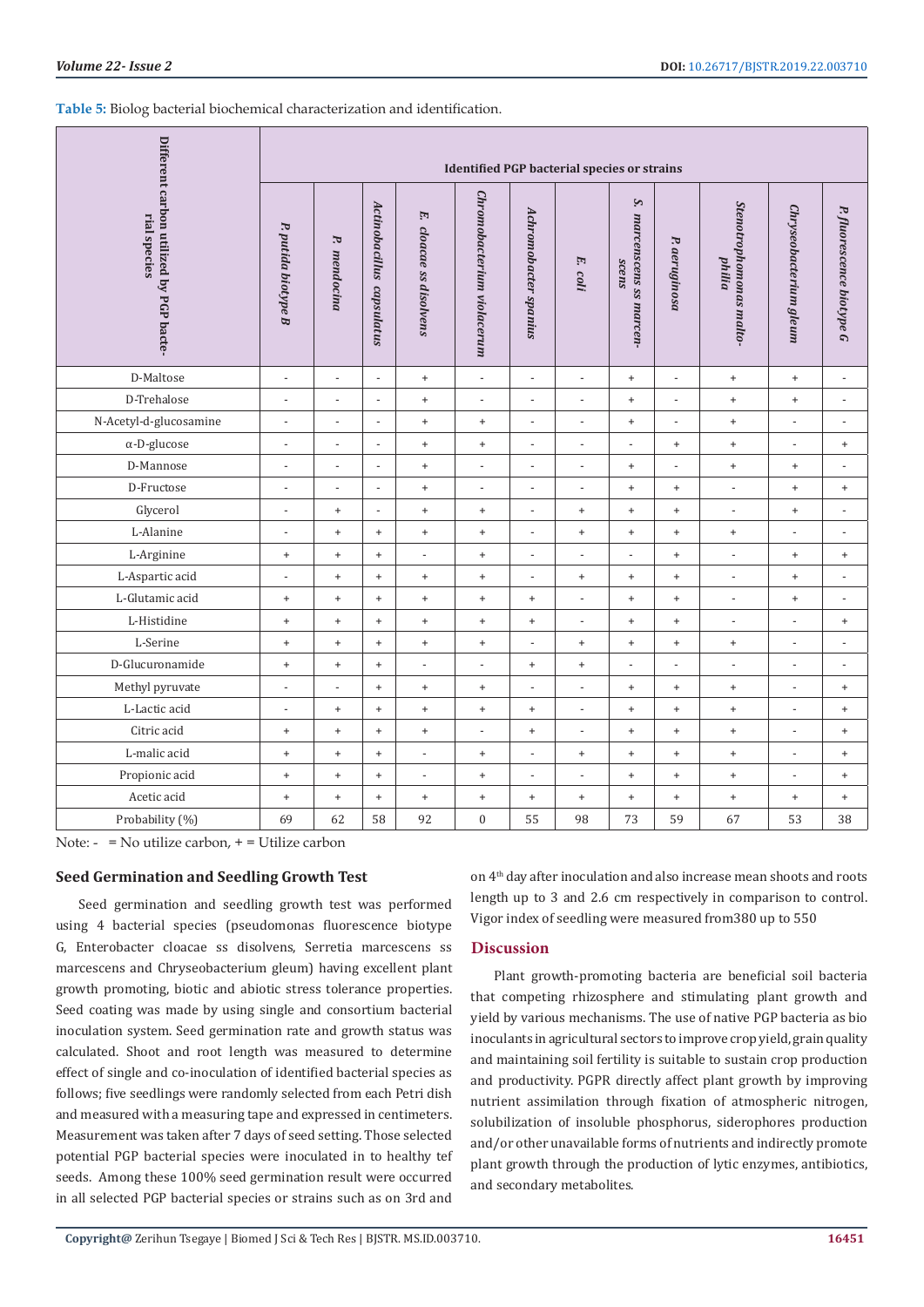In this study, 71 composite soil samples were analyzed for soil physicochemical properties such as soil texture, pH, electric conductivity, available phosphate, organic matter, organic carbon and total nitrogen. The majority of experimental soils used in this study were found to be in the lower range of available phosphate at the alkaline soil pH. Soil pH has a great influence on soil chemical processes that determine the behavior of nutrients. Hence, it is also an important influencing factor for nutrient availability and plant growth. At alkaline pH values (> pH 7.3), phosphate ions tend to react quickly with calcium (Ca) and magnesium (Mg) to form less soluble compounds. A deficiency of phosphate in many agricultural soils is one of the major factors hampering crop production worldwide. phosphate solubilizing PGP bacteria that producing various organic acid, mineral acid and enzymes offer an alternative, eco-friendly strategy for enhancing the available phosphate concentration in the rhizosphere soil, while the use of chemicals can be reduced.

Bacterial phosphate solubilization ability is an important criterion for the selection of potential PGPR used as bio inoculant for improving plant growth and yield at the alkaline soil without harming living organisms and their environment. In this study, 71.3 % of bacterial isolates were solubilizing insoluble phosphate. All the biochemically identified rhizobacterial species i.e. P. putida biotype B, P. mendocina, Actinobacillus capsulatus, Enterobacter cloacae ss disolvens, Chromobacterium violacerum, Achromobacter spanius, Escherichia coli, Serratia. marcescens ss marcescens, P. aeruginosa, Stenotrophomonas maltophilia, Chryseobacterium gleum and P. fluorescence biotype G were solubilized insoluble phosphate at a rats 2 to 4 solubilization index and which have a great role in increasing crops productivity and production without contaminating the environment and living things. Bhattacharyya and Jha [35] have reported Azotobacter, Bacillus, Beijerinckia, Burkholderia, Enterobacter, Erwinia, Flavobacterium, Microbacterium, Pseudomonas, Rhizobium and Serratia as the most significant phosphate solubilizing bacteria.

 Most of the soil bacteria including actinobacteria solubilize inorganic phosphate by secreting low molecular weight organic acids whereas mineralization of organic phosphorus occurs through the synthesis of a variety of different phosphatases [36]. Phosphate solubilizing activity is related to the microbial production of organic acids, which chelate the cation bound to phosphate, thereby converting it to a soluble form. In this study, 52 % rhizobacteria isolates were colonizing tef rhizosphere during flowering stage were positive for organic acid production and enhance crop yield and grain quality. The results were supported by Bharucha et al. [38] who reported that PGPR isolated from Alfa Alfa rhizosphere soils produce organic acids and enhance plant growth. Different organic acids, such as glycolic acid, oxalic acid, malonic acid, succinic acid, citric acid, and propionic acid, have also been identified among phosphate solubilizers. Alternative possibilities other than organic acids include the release of H+ to the outer surface in exchange for cation uptake or ATPase which

can constitute alternative ways, with the help of H+ translocation, for solubilization of mineral phosphates [37].

Soil pH can also play a role in Nitrogen volatilization losses. Ammonium in the soil solution exists in equilibrium with ammonia gas (NH3). The equilibrium is strongly pH-dependent. If NH4+ were applied to the soil at pH seven, the equilibrium condition would be 99 % NH4+ and 1% NH3. At pH 8, approximately 10 % would exist as NH3 gas. This means that a fertilizer like urea is generally subject to slightly higher volatilization losses at a higher soil pH. Use of nitrogen-fixing plant growth-promoting rhizobacterial inoculant as biofertilizers is one of the best alternative comparing to the chemical treatment for improving plant growth and its productivity through the production of complex nitrogenous enzymes. Nitrogen fixation ability is an important criterion for the selection of potential PGPR.

In this study, 10 % of bacterial isolates were grown on N-free agar media confirmed their potential of fixing atmospheric nitrogen on such media. Our result was supported by the findings of Naher et al. [39] who characterized a few N-fixing bacteria by acetylene reduction assay (ARA). The growth promotion effects of diazotrophic PGPR strains on rice have been reported by Ashraf et al. [40]. In this way, PGPR provides an attractive alternative for the chemical source of nitrogen fertilization. IAA is one of the most important phytohormones which may function as an important signal molecule in the regulation of plant growth. In the present study out of 457 bacterial isolates colonizing tef rhizosphere, 57.1 % bacterial were produced IAA. Rhizobacterial species identified from the rhizosphere are more efficient IAA producers than isolates from the non-rhizosphere soil. This is an important mechanism of plant growth promotion because IAA promotes root development and uptake of nutrients [41].

It has long been proposed that IAA act coordinate demand and acquisition of nitrogen and enhance crop yields. In this regard, Patten and Glick showed that the production of IAA by Pseudomonas putida was closely linked to the optimal development of the root system in Brassica napus L. and Vigna radiata [42]. Another important trait of PGPR in the production of ammonia that indirectly influences plant growth. In this study, 12 % of the isolates were able to produce ammonia, which is an inorganic volatile, may be useful in biocontrol as demonstrated by Howell et al. [43] where ammonia, produced by PGP bacterial species, appeared to be one of the many mechanisms that bacteria use in the biocontrol of preemergence damping-off caused by fungal pathogens. The presence of ammonia producing PGP bacteria is indicative for PGP bacterial biocontrol properties were takes place in the rhizosphere than nonrhizosphere soil. Hydrolytic enzymes act as agents for prevention of plant diseases by causing lysis of pathogenic microbes in the close vicinity of the plant as they secrete increased level of cell wall lytic enzymes (chitinase, glucanase, lipase, and proteases) [44]. In this study, 65.4 % isolates were positive for protease production, 20.6 % isolates were positive for amylase production, 8% isolates were positive for cellulase production, and 0.3% isolates were positive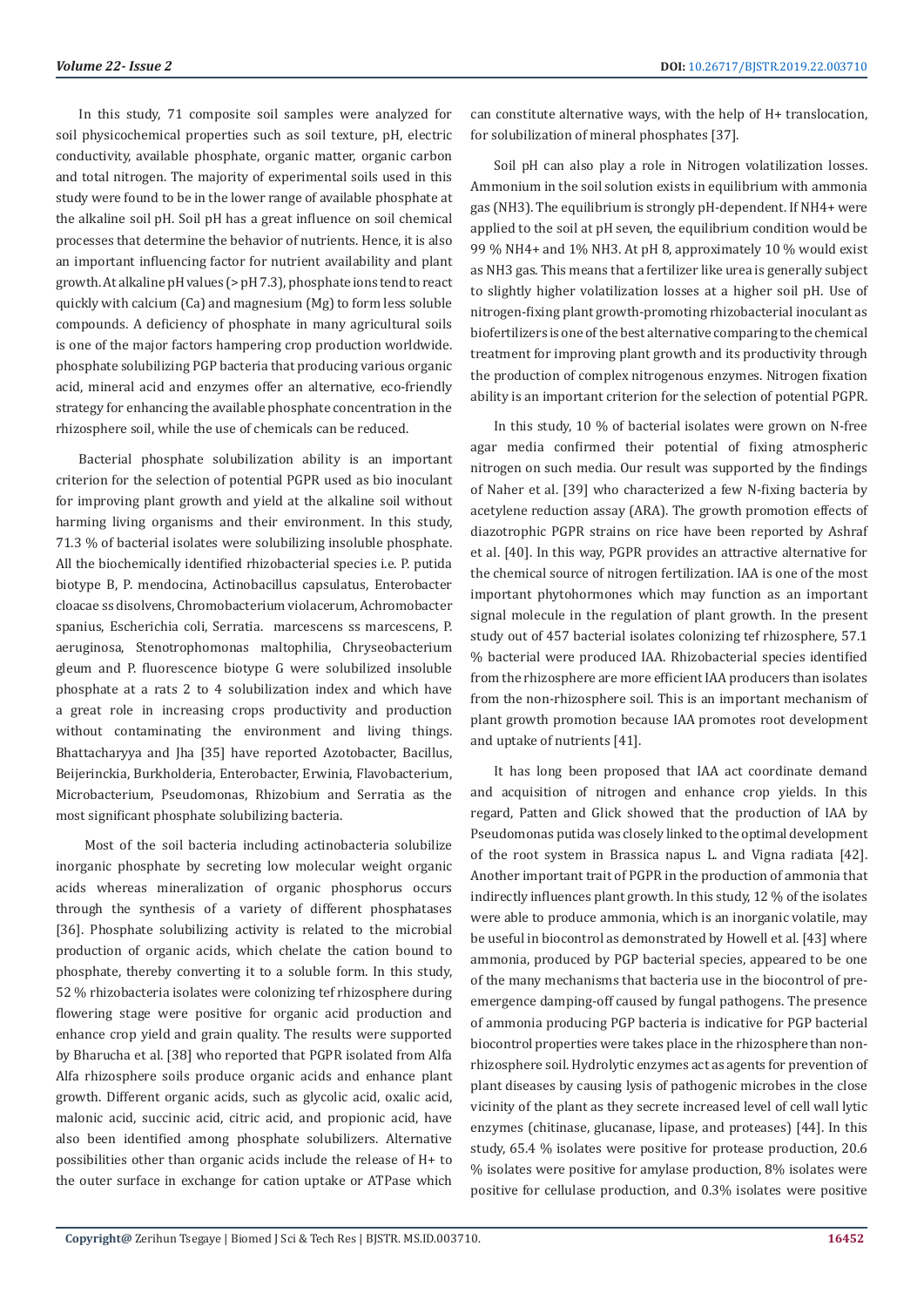for pectinase production. PGPR that synthesizes one or more of these lytic enzymes has been found to have the ability to control a range of plant pathogenic fungi and bacteria and enhance crop productivity. Bull et al. [45] who reported that Lysobacter and Myxobacteria produces lytic enzymes have shown effectiveness against some plant pathogenic fungi.

HCN production by rhizobacteria has been postulated to play an important role in the biological control of pathogens [46]. In this study, 15.4% of the bacterial isolates were positive for HCN production, which acts as an inducer of plant resistance. Several factors have been reported to influence the rate of HCN production. Glycine is the direct precursor of microbial cyanide production and it has been found in root exudates [47]. HCN secreted by P. fluorescent strain has been demonstrated to stimulate root hair formation and suppress back root rot caused by Thielaviopsis basicola in tobacco plant [48]. Exopolysaccharide is the active constituents of soil organic matter. The important functions showed by exopolysaccharide extracted from PGP bacteria are (1) Protective, (2) surface attachment, (3) biofilm formation, (4) microbial aggregation, (5) plant-microbe interaction, and (6) bioremediation [49]. In this study, 18.6% of bacterial isolates were producing EPS. EPS-producing PGPR can significantly enhance the volume of soil macropores and the rhizosphere soil aggregation, resulting in increased water and fertilizer availability to the applied plants [50].

Exopolysaccharide protects beneficial rhizosphere competing bacteria from various environmental stresses [51], protects cells from antimicrobial compounds, and antibodies, or for sticking to other bacteria, animal and plant tissues. Abiotic stresses are major factors that limit crop production and are the cause of more than 30% of worldwide losses [52]. Abiotic stress factors include temperature, pH, salinity and heavy metal contamination. Importantly, even though many plant growth-promoting bacteria associated with plant rhizosphere show good results during in vitro evaluation and they fail in the field when applied as plant growthpromoting abiotic stress tolerating bacterial inoculants. One main reason for their failure is the stress imposed on them by the sudden change of soil physical, chemical and biological matters in the environment [53].

Characterization of PGP bacteria for stress tolerance ability is an important factor in the selection of potential bacterial species for the development of PGP bacterial inoculants to sustain agricultural production and productivity. Salinity is one of the most important **Table 6:** Seeds germination and seedling growth rate..

abiotic stress factors that undesirably affect plant growth and productivity in the world. It is one of the global problems that affect agricultural productivity and production: about 20 % of cultivated lands and 50 % of irrigated areas are affected by salinity. Plants growing in saline soil frequently increase their ethylene production in order to initiate programmed cell death (apoptosis). Our results showed that 60.8 % isolates were survived at 5% salinity, 15.5 % isolates were survived at 10 % salinity, 10 % isolates were survived at 15 % salinity and 0.7 % isolates were survived at 20% salinity and thus are showed that their ability to survive in a saline environment. Soil salinity has been reported to limit plants productivity and production through affecting plants photosynthetic ability, protein synthesis, energy and lipid metabolism, and the total nitrogen contents [54]. pH is another abiotic stress factors that limit PGP bacterial properties in the rhizosphere. In the present study, all PGP bacterial colonies isolated from tef rhizosphere were survived at pH-7, 25.5 % isolates were survived at pH-5, 1.8% of the isolates were survived at pH-4, 25% of the isolates were at pH-9 and1.6% of the isolates were survived at pH-11. This indicates that thus tef rhizosphere competing PGP bacterial isolates can tolerate a wide range of  $p<sup>H</sup>$  and confirmed their potential to survive in a wide range of  $p<sup>H</sup>$  in the rhizosphere. Temperature also another abiotic stress factor that limits PGPR properties in the rhizosphere, in this study all PGP bacterial isolates isolated from tef rhizosphere were survived at 20 and 30 °C, 20  $\%$  of were survived at 4 °C, 40.7 % isolates were survived at 40  $\degree$ C, and 0.8% of the isolates were survived at  $50^{\circ}$ C.

This result showed that isolates were survived at wide range temperatures and improve plant growth and yield.

PGP rhizobacterial species or strains can produce the enzyme 1-aminocyclopropane-1-carboxylic acid (ACC) deaminase that breaks down ACC, the direct precursor of ethylene, into ammonia and a-ketobutyrate and support the plants for vigorous growth and development at environmental conditions. For seed germination and seedling growth status evaluation, a seed of tef was inoculated with 4 identified PGP bacterial species having excellent PGP traits. Seed coating was made by using single and consortium bacterial inoculation system. All of the tef seeds inoculated with potential PGP bacterial species or strains were germinate tef seeds up 100% on 3rd and 4th days after inoculation and increase mean shoot length and roots length of the inoculated seeds up to 3 and 2.6 cm respectively in comparison to control (Table 6).

| <b>Number of Germinated Seeds/Days</b> |           |           |           |                    |                        |                       |                         |  |
|----------------------------------------|-----------|-----------|-----------|--------------------|------------------------|-----------------------|-------------------------|--|
| Code                                   | $2nd$ day | $3rd$ day | $4th$ day | % Seed germination | Mean Shoot Length (cm) | Mean Root Length (cm) | <b>Seed Vigor Index</b> |  |
| $2nd$ f soil 20                        | 10        | 23        | 25        | 100                | 2.5                    | 1.3                   | 380                     |  |
| $2nd$ f soil 30                        | 11        | 25        | 25        | 100                | 3                      | 2.4                   | 540                     |  |
| $2nd$ f RW 15                          | 12        | 25        | 25        | 100                | 2.7                    | 2.6                   | 530                     |  |
| $2nd$ f RW 38                          | 13        | 25        | 25        | 100                | 2.8                    | 1.2                   | 400                     |  |
| Consortium                             | 13        | 25        | 25        | 100                | 3                      | 2.5                   | 550                     |  |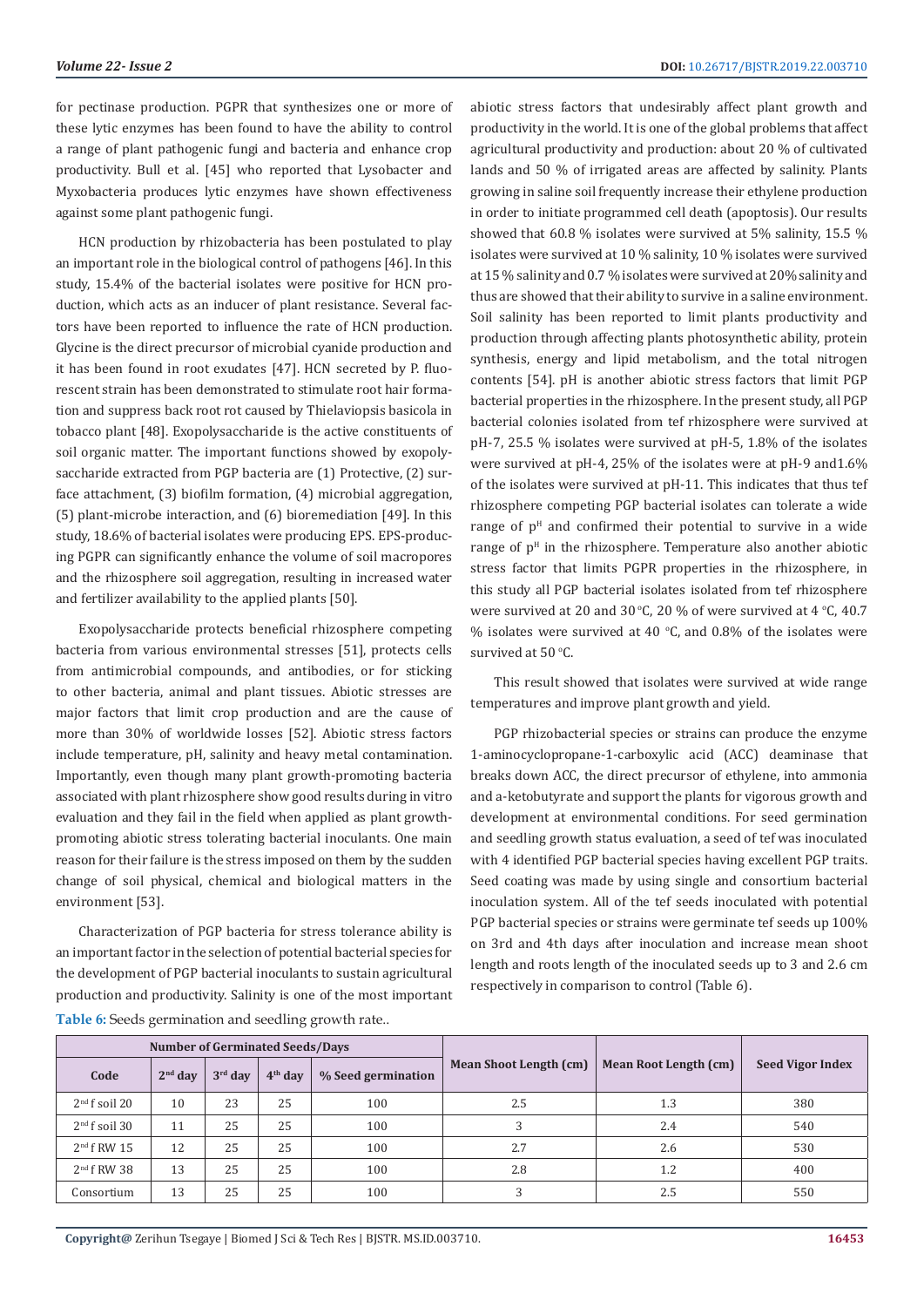Vigor index of seedling was measured from380 to 550 on the last day of the experiment. Pradhan [55], he reported that seeds inoculated with Bacillus sp. were significantly increased the germination percentage, root and shoot length of the crops as compared to the untreated one. Besides, Pieterse and Van Loon [56] reported that 30% growth improvement of Arabidopsis accession was grown in autoclaved soil due to inoculation with Pseudomonas fluorescens. According Woyessa and Assefa [57] report inoculation of tef crops with Pseudomonas fluorescent identified from tef rhizosphere increases mean root dry weight up to 39%, root shoot ratio up to 42%, and grain yield up to 28% and also tef crops inoculated with Bacillus subtilis that increase mean root dry weight of tef up to 28%, root shoot ratio up to 19% and grain yield up to 44%.

#### **Conclusion and Recommendation**

At a global scale, the effects of continuous and heavy use of agrochemicals for improving agricultural productivity and production can cause serious damage on the soil fertility, a life of living organisms and as well as their environment. Use of plant growth-promoting rhizobacteria species or strains as agricultural crop inoculums is costly reasonable and environmentally-friendly approach to increase crop production on a sustainable way. The plant-beneficial PGP rhizobacterial bio inoculum may decrease the global dependence on hazardous agrochemicals which threaten the ecosystems. PGPR protect the plants from the deleterious effects of pathogenic microorganisms and abiotic stresses problems through solubilizing insoluble phosphate, secreting organic acid, phytase, phosphatase enzymes, producing phytohormones, antioxidant enzymes. Rhizobacteria can produce ACC-deaminase and fixe atmospheric nitrogen is more effective than rhizobacteria that can produce either ACC-deaminase or nitrogen-fixing activity alone for growth promotion of crops. The results are promising for the design of potentially active PGP bacterial based bio inoculums formulation which would be very important for improving crop growth and yield. These identified potential plant growth-promoting species or strains associated with tef rhizosphere during the flowering stage can be used as bio inoculants for maintaining sustainable agricultural production and productivity without affecting soil fertility, a life of living organisms and also their environment.

#### **Acknowledgment**

First, I would like to thank ministry of innovation and technology, AAU for financial support, Ethiopian biodiversity institute, and DZARC for materials and technical support.

#### **References**

- 1. [Hiltner L \(1904\) Ueber neuere Erfahrungen und Probleme auf dem](http://www.sciepub.com/reference/22893)  [Gebiete der Bodenbakteriologie und unter besonderer BerUcksichtigung](http://www.sciepub.com/reference/22893)  [der Grundungung und Brache. Arb Deut Landw Gesell 98: 59-78.](http://www.sciepub.com/reference/22893)
- 2. [Tsegaye Z, Assefa F, Beyene D \(2017\) Properties and Application of Plant](https://www.researchgate.net/publication/317414831_Properties_and_Application_of_Plant_Growth_Promoting_Rhizobacteria)  [Growth Promoting Rhizobacteria. I J Curr Trend Pharmacobiol Med Sci](https://www.researchgate.net/publication/317414831_Properties_and_Application_of_Plant_Growth_Promoting_Rhizobacteria)  [2\(1\): 30-43.](https://www.researchgate.net/publication/317414831_Properties_and_Application_of_Plant_Growth_Promoting_Rhizobacteria)
- 3. [Muleta D, Assefa F, Granhall U \(2007\) In vitroantagonism of rhizobacteria](https://onlinelibrary.wiley.com/doi/abs/10.1002/elsc.200700004)  [isolated from Coffea arabicaL. against emerging fungal coffee pathogens.](https://onlinelibrary.wiley.com/doi/abs/10.1002/elsc.200700004)  [Eng Life Sci 7: 1-11.](https://onlinelibrary.wiley.com/doi/abs/10.1002/elsc.200700004)
- 4. [Liu L, Kloepper JW, Tuzun S \(1995\) Induction of systemic resistance](https://www.apsnet.org/publications/phytopathology/backissues/Documents/1995Articles/Phyto85n06_695.pdf) [in cucumber against bacterial angualar leaf spot by plant growth](https://www.apsnet.org/publications/phytopathology/backissues/Documents/1995Articles/Phyto85n06_695.pdf)[promoting rhizobacteria. Phytopathol 85\(6\): 843-847.](https://www.apsnet.org/publications/phytopathology/backissues/Documents/1995Articles/Phyto85n06_695.pdf)
- 5. Kloepper JW (1994) Plant growth-promoting rhizobacteria (other systems). In: Azospirillum/Plant Associations (Ed. Okon Y). CRC Press, Boca Raton, FL, USA, pp. 111-118.
- 6. [Vacheron J, Desbrosses G, Bouffaud ML, Touraine B, Moënne Loccoz Y,](https://www.ncbi.nlm.nih.gov/pubmed/24062756) [et al. \(2013\) Plant growth-promoting rhizobacteria and root system](https://www.ncbi.nlm.nih.gov/pubmed/24062756) [functioning. Front. Plant Sci 4: 356.](https://www.ncbi.nlm.nih.gov/pubmed/24062756)
- 7. [Ajar NY, Priyanka V, Bhanumati S, Vinay SC, Archna S, et al. \(2017\) Plant](https://www.researchgate.net/publication/319331085_Plant_Growth_Promoting_Bacteria_Biodiversity_and_Multifunctional_Attributes_for_Sustainable_Agriculture) [Growth Promoting Bacteria: Biodiversity and Multifunctional Attributes](https://www.researchgate.net/publication/319331085_Plant_Growth_Promoting_Bacteria_Biodiversity_and_Multifunctional_Attributes_for_Sustainable_Agriculture) [for Sustainable Agriculture. Adv Biotech & Micro 5\(5\): 555671.](https://www.researchgate.net/publication/319331085_Plant_Growth_Promoting_Bacteria_Biodiversity_and_Multifunctional_Attributes_for_Sustainable_Agriculture)
- 8. [Baset Mia MA, Shamsuddin ZH, Wahab Z, Marziah M \(2010\) Effect of](https://www.researchgate.net/publication/267703688_Effect_of_plant_growth_promoting_rhizobacterial_PGPR_inoculation_on_growth_and_nitrogen_incorporation_of_tissue-culture_Musa_plantlets_under_nitrogen_free_hydroponics_condition) [plant growth-promoting rhizobacterial \(PGPR\) inoculation on growth](https://www.researchgate.net/publication/267703688_Effect_of_plant_growth_promoting_rhizobacterial_PGPR_inoculation_on_growth_and_nitrogen_incorporation_of_tissue-culture_Musa_plantlets_under_nitrogen_free_hydroponics_condition) [and nitrogen incorporation of tissue-cultured Musa plantlets under](https://www.researchgate.net/publication/267703688_Effect_of_plant_growth_promoting_rhizobacterial_PGPR_inoculation_on_growth_and_nitrogen_incorporation_of_tissue-culture_Musa_plantlets_under_nitrogen_free_hydroponics_condition) [nitrogen-free hydroponics condition. AJCS 4\(2\): 85-90.](https://www.researchgate.net/publication/267703688_Effect_of_plant_growth_promoting_rhizobacterial_PGPR_inoculation_on_growth_and_nitrogen_incorporation_of_tissue-culture_Musa_plantlets_under_nitrogen_free_hydroponics_condition)
- 9. [Jacobson CB, Pasternak JJ, Glick BR \(1994\) Partial purification and](https://www.researchgate.net/publication/237194132_Partial_purification_and_characterization_of_1-aminocyclopropane-1-carboxylate_deaminase_from_the_plant_growth_promoting_rhizobacterium_Pseudomonas_putida_GR12-2) [characterization of ACC deaminase from the plant growth-promoting](https://www.researchgate.net/publication/237194132_Partial_purification_and_characterization_of_1-aminocyclopropane-1-carboxylate_deaminase_from_the_plant_growth_promoting_rhizobacterium_Pseudomonas_putida_GR12-2) [rhizobacterium Pseudomonas putida GR12-2. Can J Microbiol 40: 1019-](https://www.researchgate.net/publication/237194132_Partial_purification_and_characterization_of_1-aminocyclopropane-1-carboxylate_deaminase_from_the_plant_growth_promoting_rhizobacterium_Pseudomonas_putida_GR12-2) [1025.](https://www.researchgate.net/publication/237194132_Partial_purification_and_characterization_of_1-aminocyclopropane-1-carboxylate_deaminase_from_the_plant_growth_promoting_rhizobacterium_Pseudomonas_putida_GR12-2)
- 10. [Glick BR, Penrose DM, Li J \(1998\) A model for the lowering of plant](https://www.ncbi.nlm.nih.gov/pubmed/9473391) [ethylene concentrations by plant growth-promoting bacteria. J Theor](https://www.ncbi.nlm.nih.gov/pubmed/9473391) [Biol 190\(1\): 63-68.](https://www.ncbi.nlm.nih.gov/pubmed/9473391)
- 11. [Vivekananthan R, Ravi M, Ramanathan A, Samiyappan R \(2004\) Lytic](https://link.springer.com/article/10.1023/B:WIBI.0000023826.30426.f5) [enzymes induced by Pseudomonas fluorescens and other biocontrol](https://link.springer.com/article/10.1023/B:WIBI.0000023826.30426.f5) [organisms mediate defense against the anthracnose pathogen in mango.](https://link.springer.com/article/10.1023/B:WIBI.0000023826.30426.f5) [World J Microbiol Biotechnol 20\(3\): 235-244.](https://link.springer.com/article/10.1023/B:WIBI.0000023826.30426.f5)
- 12. [McCully ME \(2001\) Niches for bacterial endophytes in crop plants: a](https://www.researchgate.net/publication/280798673_Niches_for_bacterial_endophytes_in_crop_plants_A_plant_biologist) [plant biologist's view. Aust J Plant Physiol 28\(9\): 983-990.](https://www.researchgate.net/publication/280798673_Niches_for_bacterial_endophytes_in_crop_plants_A_plant_biologist)
- 13. [Benizri E, Baudoin E, Guckert A \(2001\) Root colonization by inoculated](https://www.tandfonline.com/doi/abs/10.1080/09583150120076120) [plant growth-promoting rhizobacteria. Biocontrol Sci Technol 11: 557-](https://www.tandfonline.com/doi/abs/10.1080/09583150120076120) [574.](https://www.tandfonline.com/doi/abs/10.1080/09583150120076120)
- 14. [Gamalero E, Lingua G, Berta G, Glick BR \(2009\) Beneficial role of plant](https://www.ncbi.nlm.nih.gov/pubmed/19483778) [growth-promoting bacteria and arbuscular mycorrhizal fungi on plant](https://www.ncbi.nlm.nih.gov/pubmed/19483778) [responses to heavy metal stress. Can J Microbiol 55: 512-514.](https://www.ncbi.nlm.nih.gov/pubmed/19483778)
- 15. [Company S, Clément C, Sessitsch A \(2010\) Plant growth-promoting](https://www.sciencedirect.com/science/article/abs/pii/S0038071709004398) [bacteria in the rhizo- and endosphere of plants: Their role, colonization,](https://www.sciencedirect.com/science/article/abs/pii/S0038071709004398) [mechanisms involved and prospects for utilization. Soil Biol. Biochem](https://www.sciencedirect.com/science/article/abs/pii/S0038071709004398) [42\(5\): 669-678.](https://www.sciencedirect.com/science/article/abs/pii/S0038071709004398)
- 16. [Vessey JK \(2003\) Plant growth-promoting rhizobacteria as biofertilizers.](https://www.researchgate.net/publication/225310882_Plant_growth_promoting_rhizobacteria_as_biofertilizer) [Plant-soil 255\(2\): 571-586.](https://www.researchgate.net/publication/225310882_Plant_growth_promoting_rhizobacteria_as_biofertilizer)
- 17. [Tsegaye Z, Gizaw B, Tefera G, Feleke A, Chaniyalew S, et al. \(2019\)](https://www.heighpubs.org/jpsp/jpsp-aid1027.php) [Isolation and biochemical characterization of Plant Growth Promoting](https://www.heighpubs.org/jpsp/jpsp-aid1027.php) [\(PGP\) bacteria colonizing the rhizosphere of Tef crop during the seedling](https://www.heighpubs.org/jpsp/jpsp-aid1027.php) [stage. J Plant Sci Phytopathol 3: 013-027.](https://www.heighpubs.org/jpsp/jpsp-aid1027.php)
- 18. [Gemechu D \(1977\) Aspects of climate and water budget in Ethiopia.](http://www.scirp.org/(S(351jmbntvnsjt1aadkposzje))/reference/ReferencesPapers.aspx?ReferenceID=1979031) [Addis Ababa University Press p. 77.](http://www.scirp.org/(S(351jmbntvnsjt1aadkposzje))/reference/ReferencesPapers.aspx?ReferenceID=1979031)
- 19. Olsen SR, Sommers LE (1982) Phosphorus. In: AL page et al. (Eds.), Methods of soil analysis, (2<sup>nd</sup> edn.). Agronomy 9: 403-430.
- 20. [Keeney DR, Nelson DW \(1982\) Nitrogen-Inorganic Forms. In: AL Page](C://Users/Admin01/Downloads/books-agronomymonogra-methodsofsoilan2-frontmatter.pdf) [\(Ed.\), Methods of Soil Analysis, Agronomy Monograph 9: Part 2 \(2](C://Users/Admin01/Downloads/books-agronomymonogra-methodsofsoilan2-frontmatter.pdf)nd [edn.\), pp. 643-698.](C://Users/Admin01/Downloads/books-agronomymonogra-methodsofsoilan2-frontmatter.pdf)
- 21. [Ngamau CN, Matiru VN, Tani A, Muthuri CW \(2012\) Isolation and](https://www.researchgate.net/publication/271188812_Isolation_and_identification_of_endophytic_bacteria_of_bananas_Musa_spp_in_Kenya_and_their_potential_as_biofertilizers_for_sustainable_banana_production) [identification of endophytic bacteria of bananas \(Musa spp.\) in Kenya](https://www.researchgate.net/publication/271188812_Isolation_and_identification_of_endophytic_bacteria_of_bananas_Musa_spp_in_Kenya_and_their_potential_as_biofertilizers_for_sustainable_banana_production) [and their potential as biofertilizers for sustainable banana production.](https://www.researchgate.net/publication/271188812_Isolation_and_identification_of_endophytic_bacteria_of_bananas_Musa_spp_in_Kenya_and_their_potential_as_biofertilizers_for_sustainable_banana_production) [Afr J Microbiol Res 6\(34\): 6414-6422.](https://www.researchgate.net/publication/271188812_Isolation_and_identification_of_endophytic_bacteria_of_bananas_Musa_spp_in_Kenya_and_their_potential_as_biofertilizers_for_sustainable_banana_production)
- 22. [Pikovskaya RE \(1948\) Mobilization of phosphorus in soil in concentration](https://www.scienceopen.com/document?vid=44a8aa7f-fad0-4038-a97b-a766d1a3b6fb) [with vital activity of some microbial species. Microbiology 17: 362.](https://www.scienceopen.com/document?vid=44a8aa7f-fad0-4038-a97b-a766d1a3b6fb)
- 23. [Trivedi MK, Patil S, Tallapragada RM \(2003\) Effect of biofield treatment](https://www.longdom.org/open-access/evaluation-of-biofield-treatment-on-physical-and-structural-properties-of-bronze-powder-2167-7670-1000119.pdf) [on the physical and thermal characteristics of vanadium pentoxide](https://www.longdom.org/open-access/evaluation-of-biofield-treatment-on-physical-and-structural-properties-of-bronze-powder-2167-7670-1000119.pdf) [powders. J Mater Sci Eng 11: 001.](https://www.longdom.org/open-access/evaluation-of-biofield-treatment-on-physical-and-structural-properties-of-bronze-powder-2167-7670-1000119.pdf)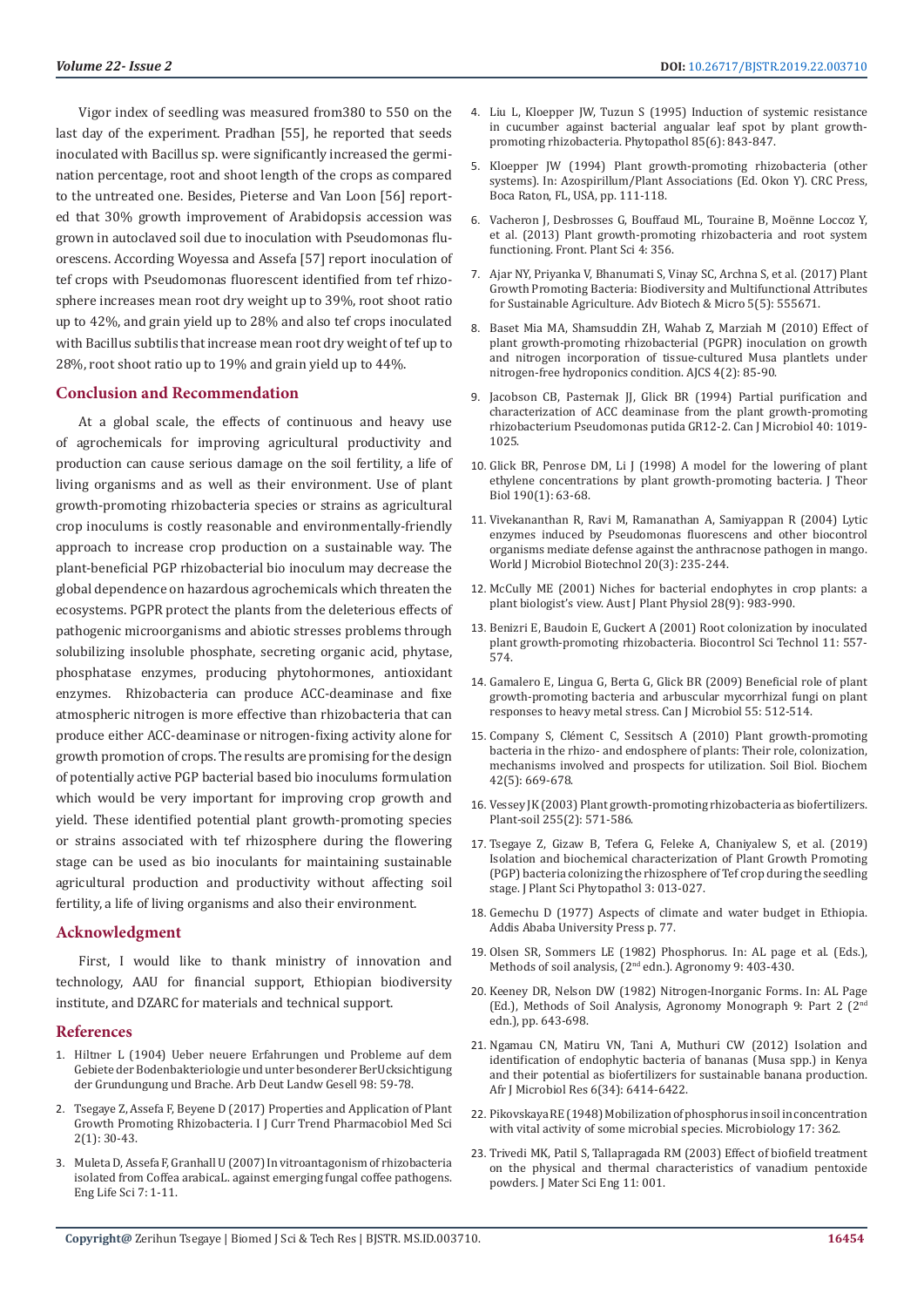- 24. [Brick JM, Bostock RM, Silverstone SE \(2004\) Rapid in situ assay for indole](https://www.ncbi.nlm.nih.gov/pubmed/16348419)  [acetic acid production by bacteria immobilized on the nitrocellulose](https://www.ncbi.nlm.nih.gov/pubmed/16348419)  [membrane. Appl Environ Microbial 57\(2\): 535-538.](https://www.ncbi.nlm.nih.gov/pubmed/16348419)
- 25. [Kumar A, Kumar A, Devi S, Patil S, Paya C, Negi S \(2012\) Isolation,](https://updatepublishing.com/journal/index.php/rrst/article/view/851)  [screening and characterization of bacteria from rhizospheric soils for](https://updatepublishing.com/journal/index.php/rrst/article/view/851)  [different Plant Growth Promotion \(PGP\) activities. An In vitro study Rec](https://updatepublishing.com/journal/index.php/rrst/article/view/851)  [Res Sci Techno 4\(1\): 01-05.](https://updatepublishing.com/journal/index.php/rrst/article/view/851)
- 26. [Castric PA \(1975\) Hydrogen cyanide, a secondary metabolite of](https://www.researchgate.net/publication/22970652_Hydrogen_cyanide_a_secondary_metabolite_of_Pseudomonas_aeruginosa)  [Pseudomonas aeruginosa. Can J Microbiol 21\(5\): 613-618.](https://www.researchgate.net/publication/22970652_Hydrogen_cyanide_a_secondary_metabolite_of_Pseudomonas_aeruginosa)
- 27. [Chang WT, Hsieh CH, Hsieh HS, Chen C \(2009\) Conversion of crude](https://link.springer.com/article/10.1007/s11274-008-9901-5)  [chitosan to an anti-fungal protease by Bacillus cereus. World Journal of](https://link.springer.com/article/10.1007/s11274-008-9901-5)  [Microbiology and Biotechnology 25\(3\): 375-382.](https://link.springer.com/article/10.1007/s11274-008-9901-5)
- 28. [Khianngam S, Pootaeng-on Y, Techakriengkrai T, Tanasupawat S \(2014\)](https://www.japsonline.com/admin/php/uploads/1233_pdf.pdf)  [Screening and identification of cellulase-producing bacteria isolated](https://www.japsonline.com/admin/php/uploads/1233_pdf.pdf)  [from oil palm meal. J App Pharm Sci 4 \(4\): 090-096.](https://www.japsonline.com/admin/php/uploads/1233_pdf.pdf)
- 29. [Andro T, Chambost JP, Kotoujansky A, Cattaneo J, Bertheau Y, et al. \(1984\)](https://www.ncbi.nlm.nih.gov/pmc/articles/PMC215846/)  [Mutants of Erwinia chrysanthemi defective in the secretion of pectinase](https://www.ncbi.nlm.nih.gov/pmc/articles/PMC215846/)  [and cellulase. J Bacteriol 160\(3\): 1199-1203.](https://www.ncbi.nlm.nih.gov/pmc/articles/PMC215846/)
- 30. [Punitha A, Basil Rose MR, Albino Wins J, Prakash Shoba S, Mary Mettilda](https://www.researchgate.net/publication/266173824_Studies_on_amylase_activity_of_an_amylolytic_bacterium_isolated_from_estuarine_soil)  [Bai S \(2012\) Studies on amylase activity of an amylolytic bacterium](https://www.researchgate.net/publication/266173824_Studies_on_amylase_activity_of_an_amylolytic_bacterium_isolated_from_estuarine_soil)  [isolated from estuarine soil. African Journal of Biotechnology 11\(42\):](https://www.researchgate.net/publication/266173824_Studies_on_amylase_activity_of_an_amylolytic_bacterium_isolated_from_estuarine_soil)  [10015-10020.](https://www.researchgate.net/publication/266173824_Studies_on_amylase_activity_of_an_amylolytic_bacterium_isolated_from_estuarine_soil)
- 31. [Soares MMCN, Da Silva R, Gomes E \(1990\) Screening of bacterial strains](http://www.scielo.br/scielo.php?script=sci_arttext&pid=S0001-37141999000400002)  [for pectinolytic activity: characterization of the polygalacturonase](http://www.scielo.br/scielo.php?script=sci_arttext&pid=S0001-37141999000400002)  [produced by Bacillus sp. Rev Microbial 30\(4\): 299-303.](http://www.scielo.br/scielo.php?script=sci_arttext&pid=S0001-37141999000400002)
- 32. Santi LP, Ai Dariah, dan Goenadi DH (2008) The increase in mineral soil aggregate stability by exopolysaccharide-producing bacteria (In Bahasa Indonesia). Journal Menara Perkebunan 76(2): 93-103.
- 33. [Abdul Baki AA, Anderson JD \(1973\) Vigor determination in soybean](https://dl.sciencesocieties.org/publications/cs/abstracts/13/6/CS0130060630?access=0&view=pdf)  [seed by multiple criteria. Crop Sci 13: 630-633.](https://dl.sciencesocieties.org/publications/cs/abstracts/13/6/CS0130060630?access=0&view=pdf)
- 34. [Blume HP, Brümmer GW, Fleige H, Horn R, Kandeler E, et al. \(2016\)](https://www.springer.com/gp/book/9783642309410)  [Scheffer/Schachtschabel Soil Science Heidelberg: Springer.](https://www.springer.com/gp/book/9783642309410)
- 35. [Naher UAO, Radziah ZH, Shamsuddin MS, Halimi, M Razi I \(2009\) Isolation](https://www.researchgate.net/publication/228505298_Isolation_of_Diazotrophs_from_Different_Soils_of_Tanjong_Karang_Rice_Growing_Area_in_Malaysia)  [of diazotrophs from different soils of Tanjong Karang ricegrowing area](https://www.researchgate.net/publication/228505298_Isolation_of_Diazotrophs_from_Different_Soils_of_Tanjong_Karang_Rice_Growing_Area_in_Malaysia)  [in Malaysia. Int. J Agric Biol 11\(5\): 547-552.](https://www.researchgate.net/publication/228505298_Isolation_of_Diazotrophs_from_Different_Soils_of_Tanjong_Karang_Rice_Growing_Area_in_Malaysia)
- 36. [Bhattacharyya P, Jha D \(2012\) Plant growth-promoting rhizobacteria](https://www.ncbi.nlm.nih.gov/pubmed/22805914)  [\(PGPR\): emergence in agriculture. World Journal of Microbiology and](https://www.ncbi.nlm.nih.gov/pubmed/22805914)  [Biotechnology 28\(4\): 1327-1350.](https://www.ncbi.nlm.nih.gov/pubmed/22805914)
- 37. [Rodríguez H, Fraga R \(1999\) Phosphate solubilizing bacteria and their](https://www.ncbi.nlm.nih.gov/pubmed/14538133)  [role in plant growth promotion. Biotechnol Adv 17\(4-5\): 319-359.](https://www.ncbi.nlm.nih.gov/pubmed/14538133)
- 38. [Habib SH, Kausar H, Saud HM, Ismail MR, Othman R \(2016\) Molecular](https://www.researchgate.net/publication/282588216_Molecular_Characterization_of_Stress_Tolerant_Plant_Growth_Promoting_Rhizobacteria_PGPR_for_Growth_Enhancement_of_Rice)  [Characterization of Stress Tolerant Plant Growth Promoting](https://www.researchgate.net/publication/282588216_Molecular_Characterization_of_Stress_Tolerant_Plant_Growth_Promoting_Rhizobacteria_PGPR_for_Growth_Enhancement_of_Rice)  [Rhizobacteria \(PGPR\) for Growth Enhancement of Rice. Int J Agric Biol](https://www.researchgate.net/publication/282588216_Molecular_Characterization_of_Stress_Tolerant_Plant_Growth_Promoting_Rhizobacteria_PGPR_for_Growth_Enhancement_of_Rice)  [18 \(1\): 1560-8530.](https://www.researchgate.net/publication/282588216_Molecular_Characterization_of_Stress_Tolerant_Plant_Growth_Promoting_Rhizobacteria_PGPR_for_Growth_Enhancement_of_Rice)
- 39. [Bharucha UD, Patel KC, Trivedi, UB \(2013\)](https://www.researchgate.net/publication/259347143_In_vitro_screening_of_isolates_for_its_plant_growth_promoting_activities_from_the_rhizosphere_of_Alfalfa_Medicago_Sativa) *In vitro* screening of isolates [for its plant growth-promoting activities from the rhizosphere of Alfalfa](https://www.researchgate.net/publication/259347143_In_vitro_screening_of_isolates_for_its_plant_growth_promoting_activities_from_the_rhizosphere_of_Alfalfa_Medicago_Sativa)  [\(Medicago Sativa\)'. J Microbiol Biotech Res 3: 79-88.](https://www.researchgate.net/publication/259347143_In_vitro_screening_of_isolates_for_its_plant_growth_promoting_activities_from_the_rhizosphere_of_Alfalfa_Medicago_Sativa)
- 40. [Ashraf A M, Asif M, Zaheer A, Malik A, Ali Q, et al. \(2013\) Plant growth](https://www.researchgate.net/publication/260693189_Plant_growth_promoting_rhizobacteria_and_sustainable_agriculture_a_review)[promoting rhizobacteria and sustainable agriculture. African Journal of](https://www.researchgate.net/publication/260693189_Plant_growth_promoting_rhizobacteria_and_sustainable_agriculture_a_review)  [Microbiology Research 7\(9\): 704-709.](https://www.researchgate.net/publication/260693189_Plant_growth_promoting_rhizobacteria_and_sustainable_agriculture_a_review)
- 41. Patten CL, Glick BR (1996) Bacterial biosynthesis of indole-3 acetic acid. Canadian Journal of microbiology 42: 207-220.
- 42. [Patten CL, Glick BR \(2002\) Role of Pseudomonas putida indole acetic](https://www.ncbi.nlm.nih.gov/pubmed/12147474) [acid in development of the host plant root system. Applied Environ](https://www.ncbi.nlm.nih.gov/pubmed/12147474) [Microbiol 68\(8\): 3795-3801.](https://www.ncbi.nlm.nih.gov/pubmed/12147474)
- 43. [Howell CR, Beier RC, Stipanovic RD \(1988\) Production of ammonia by](https://www.apsnet.org/publications/phytopathology/backissues/Documents/1988Abstracts/Phyto78_1075.htm) [Enterobacter cloacae and its possible role in the biological control of](https://www.apsnet.org/publications/phytopathology/backissues/Documents/1988Abstracts/Phyto78_1075.htm) [Pythium pre-emergence damping-off by the bacterium. Phytopathology](https://www.apsnet.org/publications/phytopathology/backissues/Documents/1988Abstracts/Phyto78_1075.htm) [78: 1075-1078.](https://www.apsnet.org/publications/phytopathology/backissues/Documents/1988Abstracts/Phyto78_1075.htm)
- 44. [Carrillo AE, Li CY, Bashan Y \(2002\) Increased acidification in the](https://www.ncbi.nlm.nih.gov/pubmed/12435098) [rhizosphere of cactus seedlings induced by Azospirillum brasilense.](https://www.ncbi.nlm.nih.gov/pubmed/12435098) [Naturwissenschaften 89\(9\): 428-432.](https://www.ncbi.nlm.nih.gov/pubmed/12435098)
- 45. [Voisard C, Keel C, Hass D, Defago G \(1989\) Cyanide production by](https://www.ncbi.nlm.nih.gov/pmc/articles/PMC400813/) [Pseudomonas fluorescens helps suppress black root rot of tobacco](https://www.ncbi.nlm.nih.gov/pmc/articles/PMC400813/) [under gnotobiotic conditions. TheEMBO Journal 8\(2\): 351-358.](https://www.ncbi.nlm.nih.gov/pmc/articles/PMC400813/)
- 46. [Devi R, Thakur R \(2018\) Screening and identification of bacteria for](http://www.phytojournal.com/archives/?year=2018&vol=7&issue=2&part=X&ArticleId=3660) [plant growth-promoting traits from termite mound soil. Journal of](http://www.phytojournal.com/archives/?year=2018&vol=7&issue=2&part=X&ArticleId=3660) [Pharmacognosy and Phytochemistry 7\(2\): 1681-1686.](http://www.phytojournal.com/archives/?year=2018&vol=7&issue=2&part=X&ArticleId=3660)
- 47. [Naseem H, Bano A \(2004\) Role of plant growth-promoting rhizobacteria](https://www.tandfonline.com/doi/full/10.1080/17429145.2014.902125) [and their exopolysaccharide in drought tolerance of maize. Journal of](https://www.tandfonline.com/doi/full/10.1080/17429145.2014.902125) [Plant Interactions 9\(1\): 689-701.](https://www.tandfonline.com/doi/full/10.1080/17429145.2014.902125)
- 48. [Upadhyay SK, Singh JS, Singh DP \(2011\) Exopolysaccharide-producing](https://www.sciencedirect.com/science/article/abs/pii/S1002016011601203) [plant growth-promoting rhizobacteria under salinity condition.](https://www.sciencedirect.com/science/article/abs/pii/S1002016011601203) [Pedosphere 21\(2\): 214-222.](https://www.sciencedirect.com/science/article/abs/pii/S1002016011601203)
- 49. [Iqbal A, Bhatti HN, Nosheen S, Jamil A, Malik MA \(2002\) Histochemical](https://scialert.net/abstract/?doi=biotech.2002.28.33) [and physicochemical Study of Bacterial Exopolysaccharides. Biotechnol](https://scialert.net/abstract/?doi=biotech.2002.28.33) [1\(1\): 28-33.](https://scialert.net/abstract/?doi=biotech.2002.28.33)
- 50. [Das P, Behera BK, Meena DK, Azmi SA, Chatterjee S, et al. \(2015\) Salt](https://www.ijcmas.com/vol-4-1/Priyanka%20Das,%20et%20al.pdf) [stress tolerant genes in halophilic and halotolerant bacteria: Paradigm](https://www.ijcmas.com/vol-4-1/Priyanka%20Das,%20et%20al.pdf) [for salt stress adaptation an osmoprotectant. International Journal of](https://www.ijcmas.com/vol-4-1/Priyanka%20Das,%20et%20al.pdf) [Current Microbiology and Applied Sciences 4\(1\): 642-658.](https://www.ijcmas.com/vol-4-1/Priyanka%20Das,%20et%20al.pdf)
- 51. [Praveen Kumar G, Mir Hassan Ahmed SK, Desai S, Leo Daniel Amalraj E,](https://www.hindawi.com/journals/ijb/2014/195946/) [Rasul A \(2014\) In vitro screening for abiotic stress tolerance in potent](https://www.hindawi.com/journals/ijb/2014/195946/) [biocontrol and plant growth-promoting strains of Pseudomonas and](https://www.hindawi.com/journals/ijb/2014/195946/) [Bacillus spp. International Journal of Bacteriology 6.](https://www.hindawi.com/journals/ijb/2014/195946/)
- 52. [Parida SK, Das AB \(2005\) Salt tolerance and salinity effects on plants.](https://www.sciencedirect.com/science/article/pii/S0147651304000922) [Ecotoxicol. Environ. Safety 60\(3\): 324-349.](https://www.sciencedirect.com/science/article/pii/S0147651304000922)
- 53. [Peleg Z, Apse MP, Blumwald E \(2011\) Engineering salinity and water](http://www.bashanfoundation.org/contributions/Blumwald-E/blumwaldsalinity.pdf)[stress tolerance in crop plants: getting closer to the field. Adv Bot Res](http://www.bashanfoundation.org/contributions/Blumwald-E/blumwaldsalinity.pdf) [57: 405-443.](http://www.bashanfoundation.org/contributions/Blumwald-E/blumwaldsalinity.pdf)
- 54. [Pradhan A, Mohapatra S, Mohanty D, Samantaray D, Mishra BB \(2017\)](https://www.researchgate.net/publication/319531919_Effect_of_polyhydroxyalkanoates_accumulated_plant_growth_promoting_Bacillus_sp_on_germination_and_growth_of_Mung_Bean_Groundnut) [Effect of polyhydroxy alkanoates accumulated plant growth-promoting](https://www.researchgate.net/publication/319531919_Effect_of_polyhydroxyalkanoates_accumulated_plant_growth_promoting_Bacillus_sp_on_germination_and_growth_of_Mung_Bean_Groundnut) [Bacillus sp. On germination and growth of Mung Bean and Groundnut.](https://www.researchgate.net/publication/319531919_Effect_of_polyhydroxyalkanoates_accumulated_plant_growth_promoting_Bacillus_sp_on_germination_and_growth_of_Mung_Bean_Groundnut) [Res J Pharm Biol Chem Sci 8\(4\): 789-797.](https://www.researchgate.net/publication/319531919_Effect_of_polyhydroxyalkanoates_accumulated_plant_growth_promoting_Bacillus_sp_on_germination_and_growth_of_Mung_Bean_Groundnut)
- 55. [Pieterse CMJ, Van Loon LC \(1999\) Salicylic acid-independent plant](https://www.ncbi.nlm.nih.gov/pubmed/10234273) [defense pathways. Trends Plant Sci 4\(2\): 52-58.](https://www.ncbi.nlm.nih.gov/pubmed/10234273)
- 56. [Woyessa D, Assefa F \(2011\) Effects of plant-growth-promoting](https://scialert.net/fulltextmobile/?doi=jm.2011.343.355)[rhizobacteria \(PGPR\) on growth and yield of Tef \[Eragrostis tef \(Zucc.\)\]](https://scialert.net/fulltextmobile/?doi=jm.2011.343.355) [under greenhouse condition. Res J Microbiol 6\(4\): 343-355.](https://scialert.net/fulltextmobile/?doi=jm.2011.343.355)